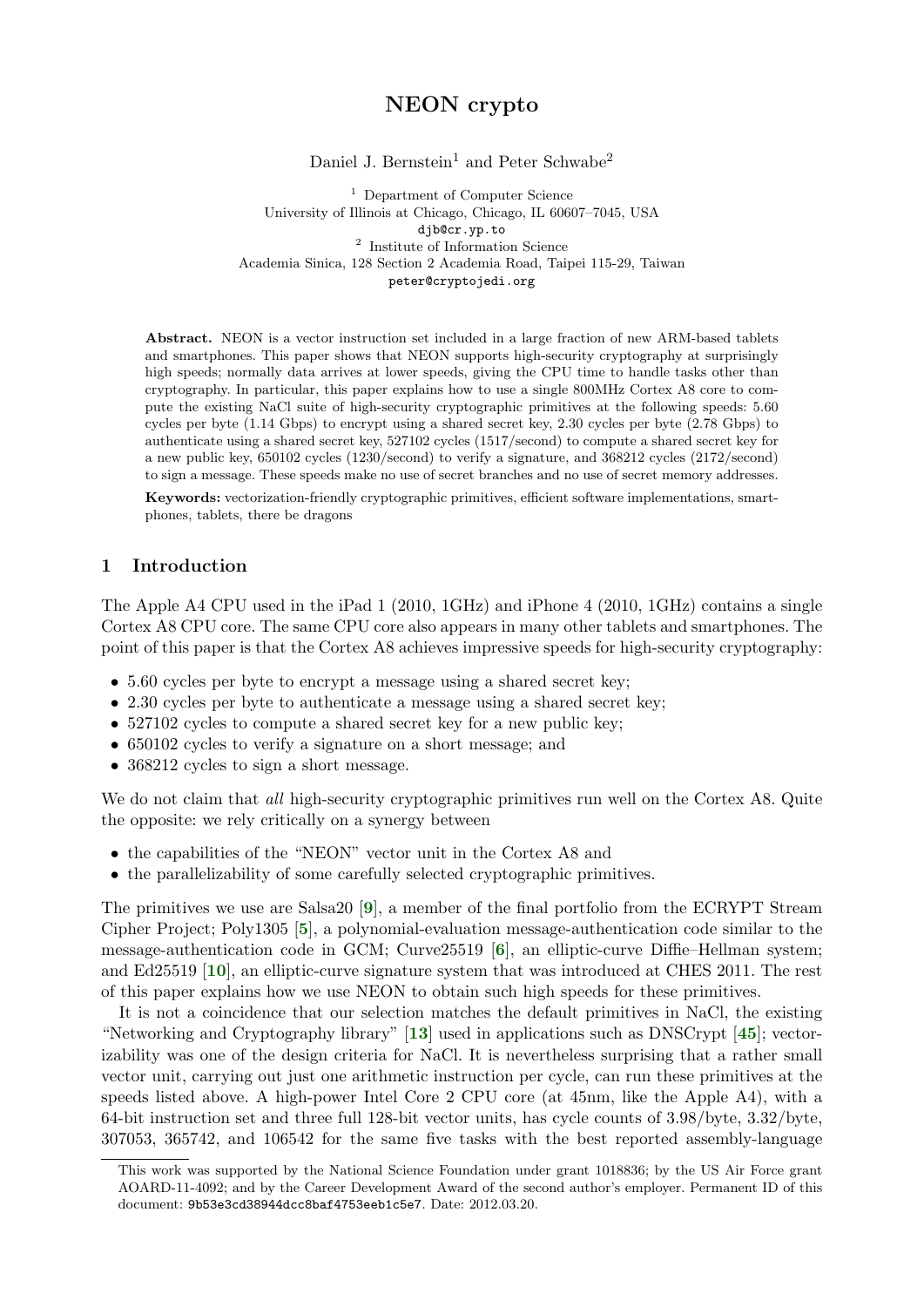<span id="page-1-2"></span><span id="page-1-1"></span>implementations of the same primitives in the SUPERCOP benchmarking suite  $[12]$  $[12]$  $[12]$ ; the Cortex A8 ends up much more competitive than one might expect. We also do better than the 697080 Cell cycles for Curve25519 achieved in [[17](#page-13-0)], even though the Cell has more powerful permutation instructions and many more registers.

Side channels. All memory addresses and branch conditions in our software are public, depending only on message lengths. There is no data flow from secret data (keys, plaintext, etc.) to cache timing, branch timing, etc. We do not claim that our software is immune to *hardware* side-channel attacks such as power analysis, but we do claim that it is immune to software side-channel attacks such as  $[44]$  $[44]$  $[44]$ ,  $[2]$  $[2]$  $[2]$ , and  $[47]$  $[47]$  $[47]$ .

<span id="page-1-4"></span><span id="page-1-3"></span><span id="page-1-0"></span>Benchmarking platform. The speeds reported above were measured on a low-cost Hercules eCAFE netbook (released and purchased in 2011) containing a Freescale i.MX515 CPU. This CPU has a single 800MHz Cortex A8 core. Occasionally we make comparisons to benchmarks that use OpenSSL or a C compiler; the netbook is shipped with Ubuntu 10.04, and in particular OpenSSL 0.9.8k and gcc 4.4.3, neither of which we claim is optimal.

All of our software has been checked against standard test suites. We are placing our software online to maximize verifiability of our results, and are placing it into the public domain to maximize reusability. Some of our preliminary results are already online and included in various public benchmark reports, but this paper is our first formal announcement and achieves even better speeds.

More CPUs with NEON. The Cortex A8 is not the only hardware design supporting the NEON instruction set. The Apple A5 CPU used in the iPad 2 (2011, 1GHz) and iPhone 4S (2011, 800MHz) contains two Cortex A9 CPU cores with NEON units. The NVIDIA Tegra 3 CPU used in the 2011 Asus Eee Pad Transformer Prime tablet (2011, 1.3GHz) and HTC One X smartphone (2012, 1.5GHz) contains four Cortex A9 CPU cores with NEON units. Qualcomm's "Snapdragon" series of CPUs reportedly includes a different NEON microarchitecture for the older "Scorpion" cores and a faster NEON microarchitecture for the newer "Krait" cores.

We have very recently benchmarked our software on a Scorpion, obtaining cycle counts of 5.40/byte, 1.89/byte, 606824, 756795, and 511123 for the five tasks listed above. We expect that further optimization for Cortex A9 and Snapdragon will produce even better results. The rest of this paper focuses on the original Cortex A8 NEON microarchitecture.

One should not think that all tablets and smartphones support NEON instructions. For example, NVIDIA omitted NEON from the Cortex A9 cores in the Tegra 2; lower-cost ARM11 processors do not support NEON and continue to appear in new devices; and some devices use Intel processors with a quite different instruction set. However, Apple alone has sold more than 50 million tablets with NEON and many more smartphones with NEON, and our sampling suggests that NEON also appears in the majority of new tablets and smartphones from other manufacturers. This paper turns all of these devices into powerful cryptographic engines, capable of protecting large volumes of data while leaving the CPU with enough time to actually do something useful with that data.

#### 2 NEON instructions and speeds

This section reviews NEON's capabilities. This is not a comprehensive review: it focuses on the most important instructions for our software, and the main bottlenecks in those instructions. All comments about speed refer to the NEON unit in a single Cortex A8 core.

Registers. The NEON architecture has 16 128-bit vector registers (2048 bits overall), q0 through q15. It also has 32 64-bit vector registers, d0 through d31, but these registers share physical space with the 128-bit vector registers:  $q0$  is the concatenation of d0 and d1, q1 is the concatenation of d2 and d3, etc.

For comparison, the basic ARM architecture has only 16 32-bit registers, r0 through r15. Register r13 is the stack pointer and register r15 is the program counter, leaving only 14 32-bit registers (448 bits overall) for general use. One of the most obvious benefits of NEON for cryptography is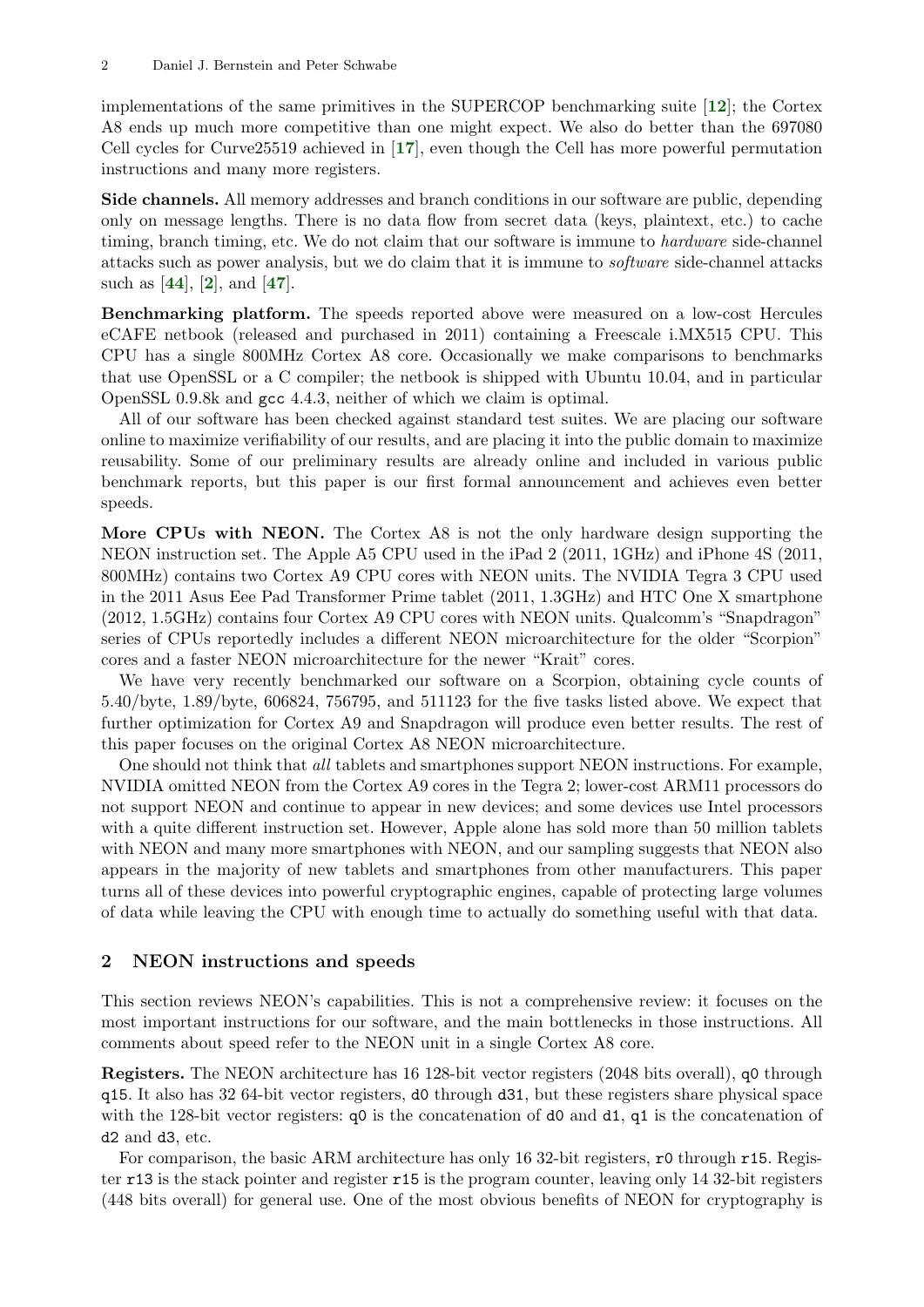that it provides much more space in registers, reducing the number of loads and stores that we need.

Syntax. We rarely look at NEON register names, even though we write code in assembly: we use a higher-level assembly syntax that allows any number of names for 128-bit vector registers. For example, we write

diag $3 \hat{=}$  b0

and then an automatic translator produces traditional assembly language

<span id="page-2-0"></span>veor q6,q6,q14

for assembly by the standard GNU assembler gas; here the translator has selected q6 for diag3 and q14 for b0. We nevertheless pay close attention to the number of "live" 128-bit registers at each moment, reorganizing our computations to fit reasonably large amounts of work into registers.

The syntax is our own design. To build the translator we reused the existing qhasm toolkit [[7](#page-12-7)] and wrote a short ARM+NEON machine-description file for qhasm. This file contains, for example, the line

```
4x r=s+t:>r=reg128:<s=reg128:<t=reg128:asm/vadd.i32 >r,<s,<t:
```
stating our syntax and the gas assembly-language syntax for a 4-way vectorized 32-bit addition, and also identifying the inputs and outputs of the instruction for the qhasm register allocator. The code examples in the rest of this paper use our syntax for the sake of readability; we do not assume that readers are already familiar with NEON.

We have also experimented extensively with writing NEON code in C, using compiler extensions for NEON instructions. However, we have found that assembly language gives us far better tradeoffs between software speed and programming effort. Assembly language has a reputation for being hard to read and write, but typical code such as

 $4x$  a $0 = diag1 + diag0$  $4x$  b0 = a0 << 7

in our assembly-language syntax is as straightforward as

 $a0 = diag1 + diag0;$  $b0 = vshlq_n_32(a0,7);$ 

in C. The critical advantage of assembly language is that it provides more control. We frequently find that every available C compiler produces poorly scheduled code, leaving the NEON unit mostly idle; changing the C code to produce better assembly-language scheduling is a hit-andmiss affair, and it is also not clear how the compiler could be modified to do better, since the C language provides no way to express instruction priorities. Writing directly in assembly language eliminates this difficulty, allowing us to focus on higher-level questions of how to decompose larger computations (such as multiplications modulo  $2^{255} - 19$ ) into pieces suitable for vectorization.

Arithmetic instructions. The Cortex A8 NEON microarchitecture has one 128-bit arithmetic unit. A typical arithmetic instruction such as

 $4x a = b + c$ 

occupies the NEON arithmetic unit for one cycle. This instruction partitions the 128-bit output register a into four 32-bit quantities  $a[0]$ ,  $a[1]$ ,  $a[2]$ ,  $a[3]$ , similarly partitions b and c, and then has the same effect as

 $a[0] = b[0] + c[0]$  $a[1] = b[1] + c[1]$  $a[2] = b[2] + c[2]$  $a[3] = b[3] + c[3]$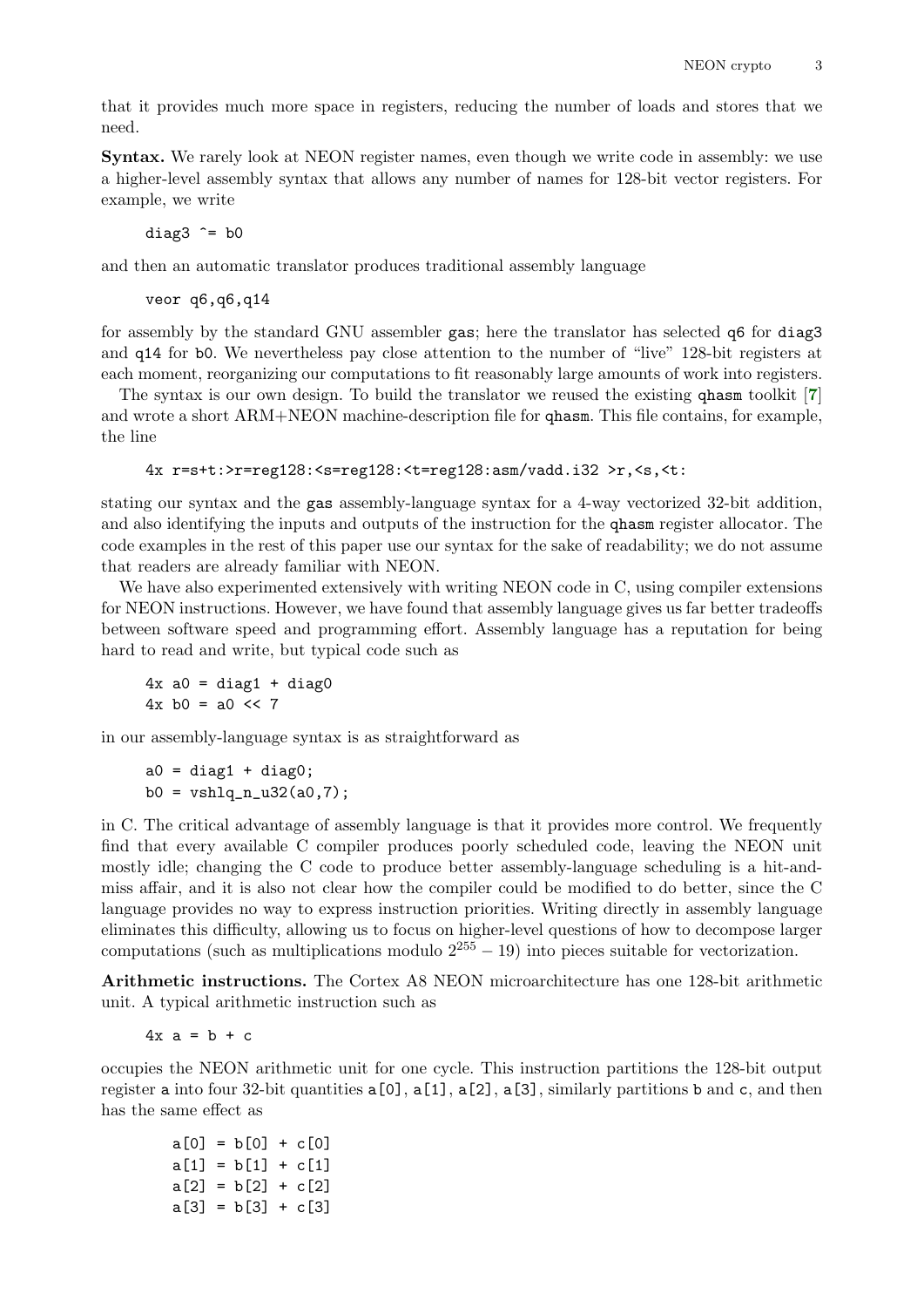where as usual  $+$  means addition modulo  $2^{32}$ . Readers accustomed to two-operand architectures should note that there is no requirement to split this instruction into a copy  $a = b$  followed by  $4x$  $a += c.$ 

This instruction passes through several single-cycle NEON pipeline stages N1, N2, etc. It reads its input when it is in stage N2; if the input will not be ready then it already predicts the problem at the beginning of the pipeline and stalls there, also stalling subsequent NEON instructions. It makes its output available in stage N4, two cycles after reading the input, so another addition instruction that begins two cycles later (reaching N2 when the first instruction reaches N4) can read the output without stalling.

We comment that "addition has 2-cycle latency" would be an oversimplification, for reasons that will be clear in the next paragraph. We also warn readers that ARM's Cortex A8 manual [[3](#page-12-8)] reports stage N3 for the output, even though an addition that begins the next cycle will in fact stall. This is not an isolated error in the manual, but rather an unusual convention for reporting output availability: ARM consistently lists the stage just before the output is ready. An online Cortex A8 cycle counter by Sobole [[40](#page-13-1)] correctly displays this latency, although we encountered some other cases where it was too pessimistic.

A logical instruction such as

<span id="page-3-1"></span><span id="page-3-0"></span> $a = b \hat{c}$ 

has the same performance as an addition. A subtraction instruction

 $4x$  a = b - c

occupies the arithmetic unit for one cycle, just like addition, but needs the c input one cycle earlier, in stage N1. Addition and subtraction thus each have latency 2 as input to an addition or to the positive part of a subtraction, but latency 3 as input to the negative part of a subtraction.

Shifting by a fixed distance is like subtraction in that it needs input in stage N1 and generates output in stage N4. NEON can combine three instructions for rotation into two instructions—

 $4x$  a = b << 7  $4x$  a insert=  $b \ge 25$ 

—but the second instruction occupies the arithmetic unit for two cycles and generally causes larger latency problems than a separate shift and xor.

A pair of 32-bit multiplications, each producing a 64-bit result, uses one instruction:

 $c[0,1] = a[0]$  signed\* b[0];  $c[2,3] = a[1]$  signed\* b[1]

This instruction occupies the arithmetic unit for two cycles, for a total throughput of one  $32 \times 32 \rightarrow$ 64-bit multiplication per cycle. This instruction reads b in stage N1, reads a in stage N2, and makes c available in stage N8. This instruction has a multiply-accumulate variant, carrying out additions for free:

 $c[0,1]$  += a[0] signed\* b[0];  $c[2,3]$  += a[1] signed\* b[1]

The accumulator is normally read in stage N3, but is read much later if it is the result of a similar multiplication instruction. A typical sequence such as

```
c[0,1] = a[0] unsigned* b[0]; c[2,3] = a[1] unsigned* b[1]
c[0,1] += e[2] unsigned* f[2]; c[2,3] += e[3] unsigned* f[3]
c[0,1] += g[0] unsigned* h[2]; c[2,3] += g[1] unsigned* h[3]
```
takes six cycles without any stalls.

Loads, stores, and permutations. There is a 128-bit NEON load/store unit that runs in parallel with the NEON arithmetic unit. An aligned 128-bit or aligned 64-bit load or store consumes the load/store unit for one cycle and makes its result available in N2. Alignment is static (encoded explicitly in the instruction), not dynamic: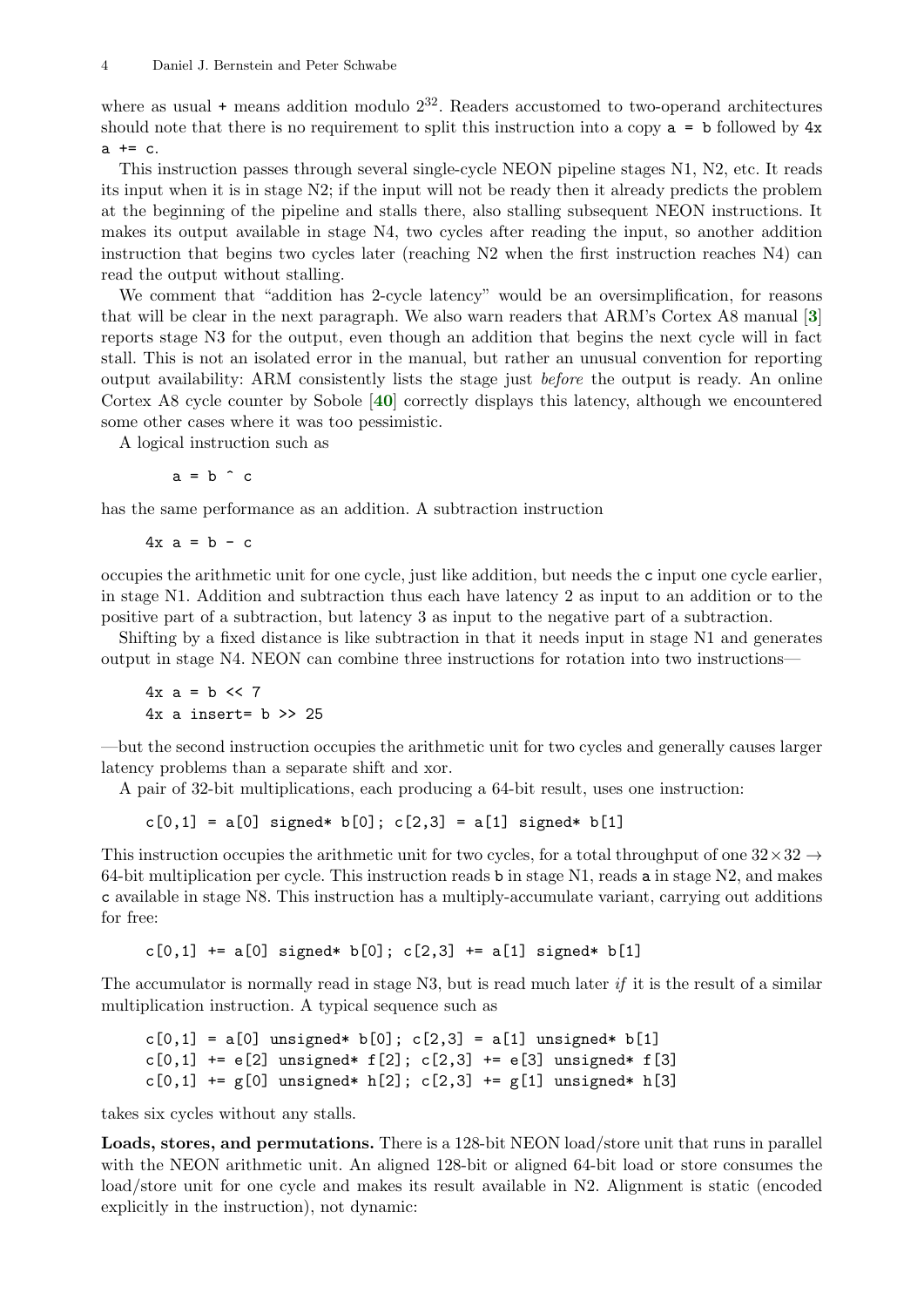### $x01$  aligned= mem128[input\_1]; input\_1 += 16

The load/store instruction does not allow an offset from the index register but does allow subsequent increment of the index register by the load amount or by another register. There are separate instructions for an unaligned 128-bit or unaligned 64-bit load or store, for an unaligned 64-bit load or store with an offset, and various other possibilities, each consuming the load/store unit for at least two cycles.

NEON includes a few permutation instructions that consume the load/store unit for one cycle: for example,

 $r = s[1] t[2] r[2,3]$ 

takes a single cycle to replace r[0] and r[1] with  $s[1]$  and  $t[2]$  respectively, leaving r[2] and  $r[3]$  unchanged. This instruction reads s and t in stage N1 and writes r in stage N3. There are more permutation instructions that consume the load/store unit for two cycles.

Each NEON cycle dispatches at best one instruction to the arithmetic unit and one instruction to the load/store unit. These two dispatches can occur in either order. For example, a sequence of 6 single-cycle instructions of the form A LS A LS A LS will take 3 NEON cycles (A LS, A LS, A LS); a sequence LS A A LS LS A will take 3 NEON cycles (LS A, A LS, LS A); but a sequence LS LS LS A A A will take 5 NEON cycles (LS, LS, LS A, A, A).

A c-cycle instruction is dispatched in the same way as c adjacent single-cycle instructions. For example, the permutation instruction in

```
4x a2 = diag3 + diag2
   diag3 = diag3[3] diag3[0, 1, 2]4x next_a2 = next_diag3 + next_diag2
```
takes two LS cycles, so overall this sequence takes two cycles (A LS, LS A). Occasional permutations thus do not cost any cycles. As another example, one can interleave two-cycle permutations with two-cycle multiplications.

## 3 Encrypt using a shared secret key: 5.60 cycles/byte for Salsa20

<span id="page-4-0"></span>This section explains how to encrypt data with the Salsa20 stream cipher [[9](#page-12-0)] at 5.60 Cortex A8 cycles/byte: e.g., 1.14 Gbps on an 800MHz core. The inner loop uses 4.58 cycles/byte and scales linearly with the number of cipher rounds; for example, Salsa20/12 uses 2.75 cycles/byte for the inner loop and 3.77 cycles/byte for the entire cipher. (These are long-message figures, but the per-message overhead is reasonably small: for example, a 1536-byte message with full Salsa20 uses 5.75 cycles/byte.)

<span id="page-4-5"></span><span id="page-4-4"></span>For comparison, [[29](#page-13-2)] reports that a new AES-128-CTR assembly-language implementation, contributed to OpenSSL by Polyakov, runs at 25.4 Cortex A8 cycles per byte (0.25 Gbps at 800MHz). There is no indication that this speed includes protection against software side-channel attacks; in fact, the recent paper [[47](#page-14-2)] by Weiß, Heinz, and Stumpf demonstrated Cortex A8 cache-timing leakage of at least half the AES key bits from OpenSSL and several other AES implementations. An AES implementation along the lines of [[23](#page-13-3)] would be protected, but the NEON cycles per byte would be far above the 7.59 Core 2 cycles per byte reported in [[23](#page-13-3)].

<span id="page-4-3"></span><span id="page-4-2"></span><span id="page-4-1"></span>The eBASC stream-cipher benchmarks [[12](#page-12-5)] report, for Cortex A8, two other ciphers providing comparable long-message speeds: 5.77 cycles/byte for NLS v2 and 7.18 cycles/byte for TPy. NLS v2 is certainly fast, but it is limited to a 128-bit key and  $2^{64}$  bits of output, it relies on S-box lookups that would incur extra cost to protect against cache-timing attacks, and in general it does not appear to have as large a security margin as Salsa20. We see our results as showing that the same speeds can be achieved with higher security. TPy is less competitive: it relies on random access to a large secret array, requiring an expensive setup for each nonce (not visible in the long-message timings) and incurring vastly higher costs for protection against cache-timing attacks.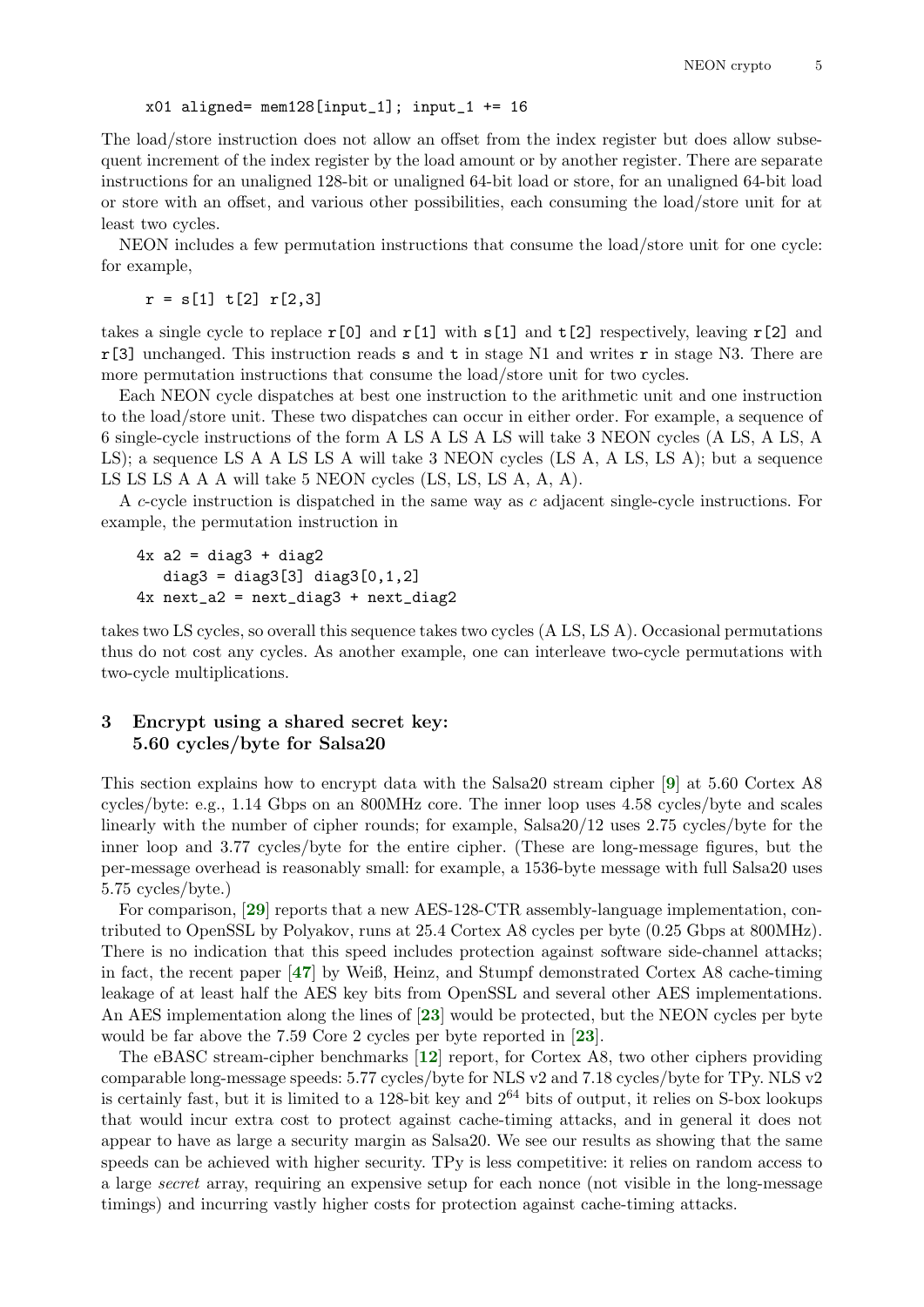Review of Salsa20; non-NEON bottlenecks. Salsa20 expands a 256-bit key and a 64-bit nonce into a long output stream, and xors this stream with the plaintext to produce ciphertext. The stream is generated in 64-byte blocks. The main bottleneck in generating each block is a series of 20 rounds, each consisting of 16 32-bit add-rotate-xor sequences such as the following:

 $s4 = x0 + x12$  $x4 = (s4 \gg 25)$ 

This might already seem to be a perfect fit for the basic 32-bit ARM instruction set, without help from NEON. The Cortex A8 has two 32-bit execution units; addition occupies one unit for one cycle, and rotate-xor occupies one unit for one cycle. One would thus expect 320 add-rotate-xor sequences to occupy both integer execution units for 320 cycles, i.e., 5 cycles per byte.

However, there is a latency of 2 cycles between the two instructions shown above, and an overall latency of 3 cycles between the availability of x0 and the availability of x4. Furthermore, the ARM architecture provides only 14 registers, but Salsa20 needs at least 17 active values: x0 through x15 together with a sum such as s4. (One can overwrite x0 with s4, but only at the expense of extra arithmetic to restore x0 afterwards.) Loads and stores occupy the execution units, taking time away from arithmetic operations. (ARM can merge two loads of adjacent registers into a single instruction, but this instruction consumes both execution units for one cycle and the first execution unit for another cycle.) There are also various overheads outside the 20-round inner loop. Compiling several different C implementations of Salsa20 with many different compiler options did not beat 15 cycles per byte.

Internal parallelization; vectorization; NEON bottlenecks. Each Salsa20 round has 4-way parallelism, with 4 independent add-rotate-xor sequences to carry out at each moment. Two parallel computations hide some latencies but require 8 loads and stores per round with our best instruction schedule; three or four parallel computations would hide all latencies but would require even more loads and stores per round.

NEON has far more space in registers, and its 128-bit arithmetic unit can perform 4 32-bit operations in each cycle. The 4 operations to carry out at each moment in Salsa20 naturally form a 4-way vector operation, at the cost of three 128-bit permutations per round. Salsa20 thus seems to be a natural fit for NEON.

However, NEON rotation consumes 3 operations as discussed in Section 2, so add-rotate-xor consumes 5 operations, at least 1.25 cycles; 5 add-rotate-xor operations per output byte consume at least 6.25 cycles per byte. Furthermore, NEON latencies are even higher than basic ARM latencies. The lowest-latency sequence of instructions for add-rotate-xor is

```
4x a0 = diag1 + diag04x b0 = a0 << 7
4x a0 unsigned>>= 25
   diag3 \hat{ } = b0
   diag3 \hat{=} a0
```
with total latency 9 to the next addition: the individual latencies are 3 (N4 addition output a0 to N1 shift input), 0 (but carried out the next cycle since the arithmetic unit is busy), 2 (N4 shift output b0 to N2 xor input), 2 (N4 xor output diag3 to N2 xor input), and 2 (N4 xor output diag3 to N2 addition input). A straightforward NEON implementation cannot do better than 11.25 cycles per byte.

External parallelization. We do better by taking advantage of another level of parallelizability in Salsa20: Salsa20, like AES-CTR, generates output blocks independently as functions of a simple counter. Computing two output blocks in parallel with the following pattern of add-rotate-xor operations—

|  |  |  | 0 1 2 3 4 5 6 7 8 9 10 11 12 13 14 15 16 17 18 19 20 21 |  |  |  |  |  |  |  |  |
|--|--|--|---------------------------------------------------------|--|--|--|--|--|--|--|--|
|  |  |  | キング くく いうえん こうこうしょう こうしょう キンコン くうしょう こうしょう こうしょう        |  |  |  |  |  |  |  |  |
|  |  |  | $+$ $\ltimes$ >> ^ ^ + $\ltimes$ >> ^ ^                 |  |  |  |  |  |  |  |  |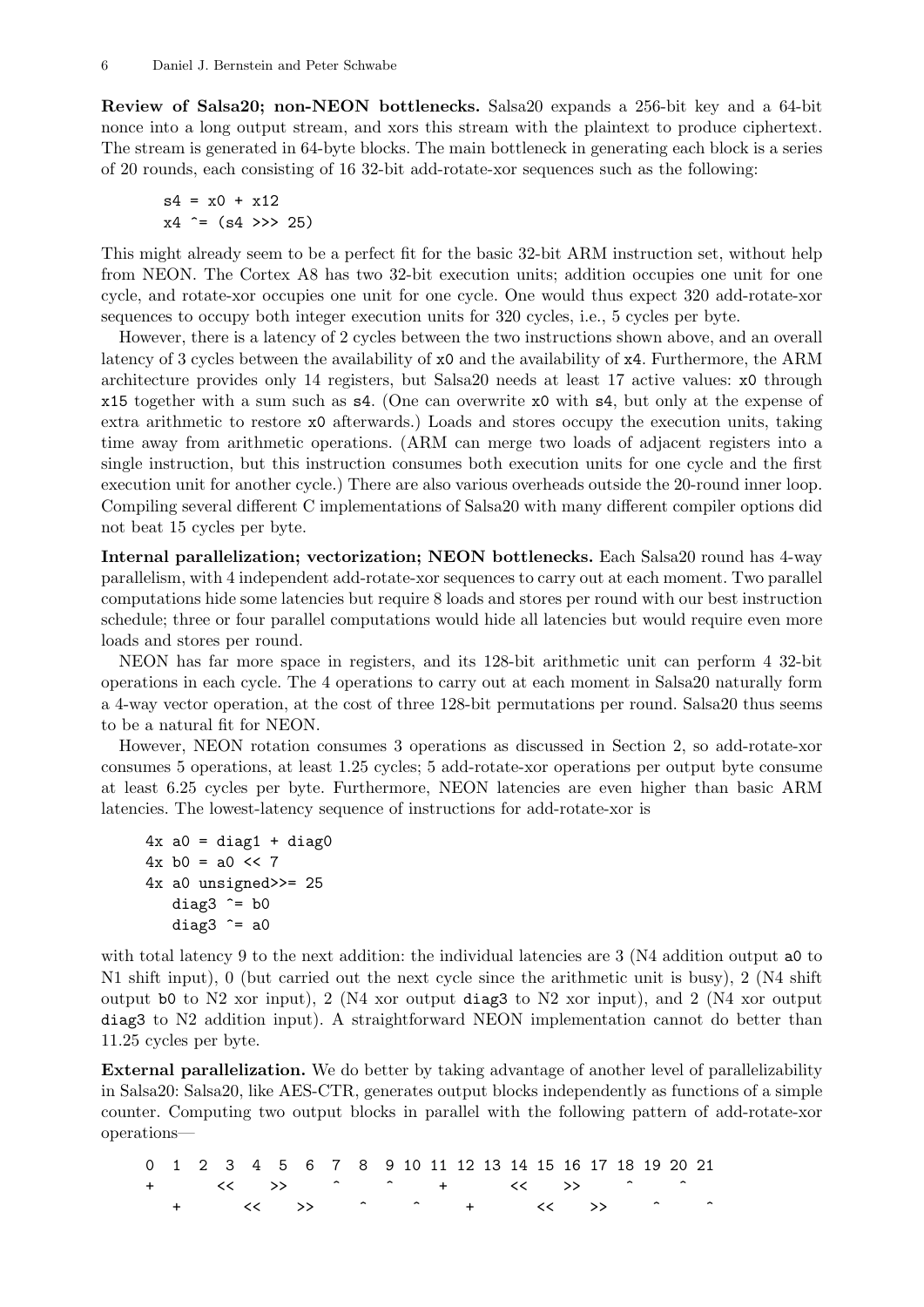—hides almost all NEON latencies, reducing our inner loop to 44 cycles per round for both blocks, i.e., 880 cycles for 20 rounds producing 128 bytes, i.e., 6.875 cycles per byte. Computing three output blocks in parallel still fits into NEON registers (with a slightly trickier pattern of operations the most obvious patterns would need 18 registers), further reducing our inner loop to 6.25 cycles per byte, and alleviates latency issues enough to allow two-instruction rotations, but as far as we can tell this is outweighed by somewhat lower effectiveness of the speedup discussed in the next subsection.

Previous work on Salsa20 for other 128-bit vector architectures had vectorized across four output blocks. However, this needs at least 17 active vectors (and more to hide latencies), requiring extra instructions for loads and stores, more than the number of permutation instructions saved. This would also add overhead outside the inner loop and would interfere with the speedup described in the next subsection.

Interleaving ARM with NEON. We do better than 6.25 cycles per byte by using the basic ARM execution units to generate one block while NEON generates two blocks. Each round involves 23 NEON instructions for one block (20 instructions for four add-rotate-xor sequences, plus 3 permutation instructions), 23 NEON instructions for a second block, and 40 ARM instructions for a third block. The extra ARM instructions reduce the inner loop to  $(2/3)6.875 \approx 4.58$  cycles per byte: the cycles for the loop are exactly the same but the loop produces  $1.5\times$  as much output.

We are pushing this technique extremely close to an important Cortex A8 limit. The limit is that the entire core decodes at most two instructions per cycle, whether the instructions are ARM instructions or NEON instructions. The 880 cycles that we spend for 128 NEON output bytes have 1760 instruction slots, while we use only 920 NEON instructions, leaving 840 free slots; we use 800 of these slots for ARM instructions that generate 64 additional output bytes, and an additional 35 slots for loop control to avoid excessive code size. (Register pressure forced us to spill the loop counter, and each branch instruction has a hidden cost of 3 slots; we ended up unrolling 4 rounds.) Putting even marginally more work on the ARM unit would slow down the NEON processing, and an easy quantitative analysis shows that this would slow down the cipher as a whole.

The same limit makes ARM instructions far less effective for, e.g., the computations modulo  $2^{255} - 19$  discussed later in this paper. These computations are large enough that they require many NEON loads and stores alongside arithmetic, often consuming both of the instruction slots available in a cycle. There are still some slots for ARM instructions, but these computations require an even larger number of ARM loads and stores, leaving very few slots for ARM arithmetic instructions. Furthermore, these computations are dominated by multiplications rather than rotations, and even full-speed ARM multiplications have only a fraction of the power of NEON multiplications.

Minimizing overhead. The above discussion concentrates on the performance of the Salsa20 inner loop, but there are also overheads for initializing and finalizing each block, reading plaintext, and generating ciphertext.

The 64-byte Salsa20 output block consists of four vectors x0 x1 x2 x3, x4 x5 x6 x7, x8 x9 x10 x11, and x12 x13 x14 x15 that must be xor'ed with plaintext to produce ciphertext. NEON uses 0.125 cycles/byte to read potentially unaligned plaintext, and 0.125 cycles/byte to write potentially unaligned ciphertext, for an overhead of 0.25 cycles/byte; ARM is slower. It should be possible to reduce this overhead, at some cost in code size, by overlapping memory access with computation, but we have not yet done this.

The Salsa20 inner loop naturally uses and produces "diagonal" vectors x0 x5 x10 x15, x4 x9 x13 x3, etc. Converting these diagonal vectors to the output vectors x0 x1 x2 x3 etc. poses an interesting challenge for NEON's permutation instructions. We use the following short sequence of instructions (and gratefully acknowledge optimization assistance from Tanja Lange):

| $r0 = $                    |  | # x0 x5 x10 x15          |  |
|----------------------------|--|--------------------------|--|
| $r4 = $                    |  | # $x4$ $x9$ $x14$ $x3$   |  |
| $r12 = $                   |  | $\#$ x 1 2 x 1 x 6 x 1 1 |  |
| $r8 = $                    |  | $\#$ x8 x13 x2 x7        |  |
| $t4 = r0[1] r4[0] t4[2.3]$ |  | # $x5 x4 -$              |  |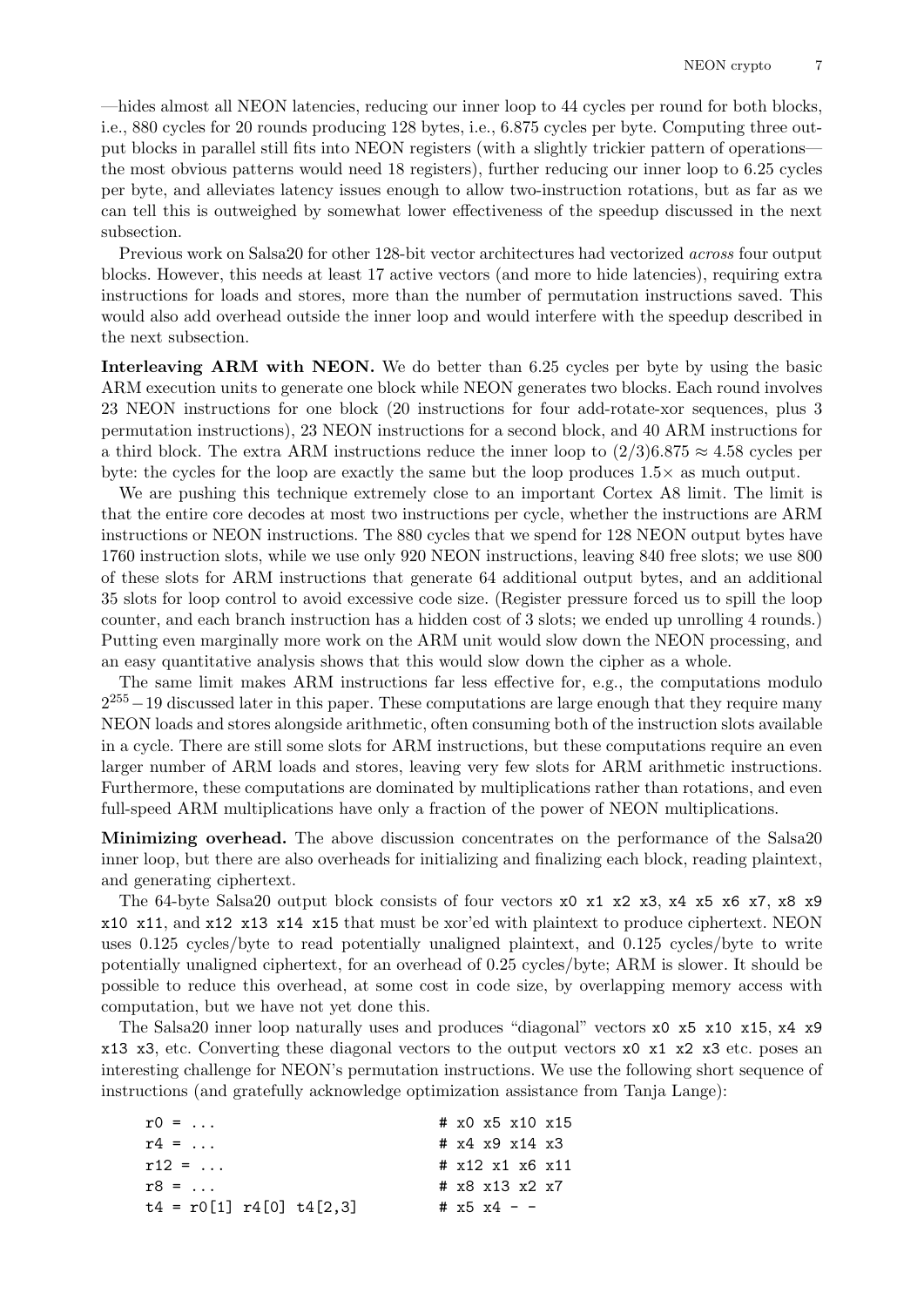```
t12 = t12[0,1] r0[3] r4[2] # - - x15 x14
r0 = (abab & r0) | ("abab & r12) # x0 x1 x10 x11
t4 = t4[0,1] r8[3] r12[2] # x5 x4 x7 x6
t12 = r8[1] r12[0] t12[2,3] # x13 x12 x15 x14
r8 = (abab \& r8) | ("abab & r4) # x8 x9 x2 x3
r4 = t4[1]t4[0]t4[3]t4[2] # x4 x5 x6 x7
r12 = t12[1]t12[0]t12[3]t12[2] # x12 x13 x14 x15
r0 r8 = r0[0] r8[1] r8[0] r0[1] # x0 x1 x2 x3 x8 x9 x10 x11
```
There are 7 single-cycle permutations here, consuming 0.11 cycles/byte, and 2 two-cycle arithmetic instructions (using abab) interleaved with the permutations. Similar comments apply to block initialization. These and other overheads increase the overall encryption costs to 5.60 cycles/byte.

### 4 Authenticate using a shared secret key: 2.30 cycles/byte for Poly1305

<span id="page-7-2"></span>This section explains how to compute the Poly1305 message-authentication code [[5](#page-12-1)] at 2.30 Cortex A8 cycles/byte: e.g., 2.78 Gbps on an 800MHz core. Authenticated encryption with Salsa20 and Poly1305 takes just 7.90 cycles/byte.

<span id="page-7-12"></span>For comparison, [[29](#page-13-2)] reports 50 Cortex A8 cycles/byte for AES-GCM and 28.9 cycles/byte for its proposed AES-OCB3; compared to the 25.4 cycles/byte of AES-CTR encryption, authentication adds 25 or 3.5 cycles/byte respectively. GCM, OCB3, and Poly1305 guarantee that attacks are as difficult as breaking the underlying cipher, with similar quantitative security bounds. Another approach, without this guarantee, is HMAC using a hash function; the Cortex A8 speed leaders in the eBASH hash-function benchmarks [[12](#page-12-5)] are MD5 at 6.04 cycles/byte, Edon-R at 9.76 cycles/byte, Shabal at 12.94 cycles/byte, BMW at 13.55 cycles/byte, and Skein at 15.26 cycles/byte.

<span id="page-7-13"></span><span id="page-7-5"></span>One of these authentication speeds, the "free" 3.5-cycle/byte authentication in OCB3, is within a factor of 2 of our Poly1305 speed. However, OCB3 also has two important disadvantages. First, OCB3 cannot be combined with a fast stream cipher such as Salsa20—it requires a block cipher, as discussed in [[29](#page-13-2)]. Second, rejecting an OCB3 forgery requires taking the time to decrypt the forgery, a full 28.9 cycles/byte; Poly1305 rejects forgeries an order of magnitude more quickly.

Review of Poly1305. Poly1305 reads a one-time 32-byte secret key and a message of any length. It chops the message into 128-bit little-endian integers (and a final b-bit integer with  $b \le 128$ ), adds  $2^{128}$  to each integer (and  $2^b$  to the final integer) to obtain components  $m[0], m[1], \ldots, m[\ell-1],$ and produces the 16-byte authenticator

<span id="page-7-16"></span><span id="page-7-15"></span><span id="page-7-14"></span><span id="page-7-11"></span><span id="page-7-10"></span><span id="page-7-9"></span><span id="page-7-7"></span><span id="page-7-4"></span><span id="page-7-3"></span><span id="page-7-1"></span><span id="page-7-0"></span>
$$
(((m[0]r^{\ell} + m[1]r^{\ell-1} + \cdots + m[\ell-1]r) \bmod 2^{130} - 5) + s) \bmod 2^{128}
$$

where r and s are components of the secret key. "One time" has the same meaning as for a onetime pad: each message has a new key. If these one-time keys are truly random then the attacker is reduced to blind guessing; see  $\mathfrak{b}$  for quantitative bounds on the attacker's forgery chance. If these keys are instead produced as cipher outputs from a long-term key then security relies on the presumed difficulty of distinguishing the cipher outputs from random.

<span id="page-7-17"></span>Readers familiar with the GCM authenticated-encryption mode [[32](#page-13-4)] will recognize that Poly1305 shares the polynomial-evaluation structure of the GMAC authenticator inside GCM. The general structure was introduced by den Boer [[18](#page-13-5)], Johansson, Kabatianskii, and Smeets [[24](#page-13-6)], and independently Taylor [[43](#page-14-3)]; concrete examples include [[39](#page-13-7)], [[34](#page-13-8)], [[4](#page-12-9)], [[28](#page-13-9)], and [[27](#page-13-10)]. But these proposals differ in many details, notably the choice of finite field: a field of size  $2^{128}$  for GCM, for example, and integers modulo  $2^{130} - 5$  for Poly1305.

<span id="page-7-8"></span><span id="page-7-6"></span>Efficient authentication in software relies primarily on fast multiplication in this field, and secondarily on fast conversion of message bytes into elements of the field. Efficient authentication under a one-time key (addressing the security issues discussed in [[4](#page-12-9), Section 8, Notes], [[8](#page-12-10), Sections 2.4–2.5], [[21](#page-13-11)], [[14](#page-12-11)], etc.) means that one cannot afford to precompute large tables of multiples of  $r$ ;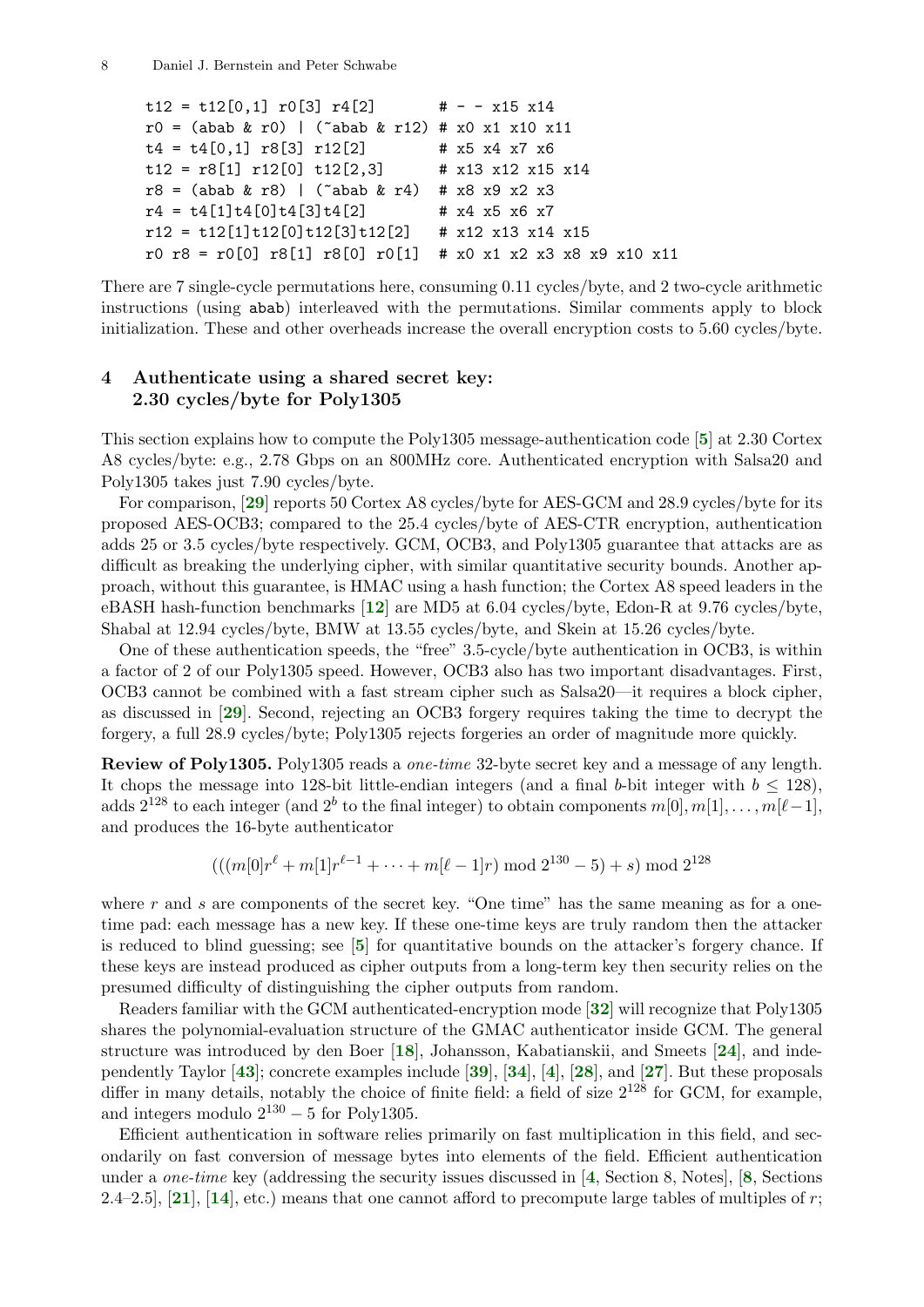we count the costs of all precomputation. Avoiding the possibility of cache-timing attacks means that one cannot use variable-index table lookups; see, e.g., the discussion of GCM security in [[23](#page-13-3), Section 2.3].

Multiplication mod  $2^{130} - 5$  on NEON. We represent an integer f modulo  $2^{130} - 5$  in radix  $2^{26}$ as  $f_0 + 2^{26} f_1 + 2^{52} f_2 + 2^{78} f_3 + 2^{104} f_4$ . At the end of the computation we reduce each  $f_i$  below  $2^{26}$ , and reduce f to the interval  $\{0, 1, \ldots, 2^{130} - 6\}$ , but earlier in the computation we use standard lazy-reduction techniques, allowing wider ranges of  $f$  and of  $f_i$ .

The most attractive NEON multipliers are the paired 32-bit multipliers, which as discussed in Section 2 produce two 64-bit products every two cycles, including free additions. The product of  $f_0 + 2^{26} f_1 + \cdots$  and  $g_0 + 2^{26} g_1 + \cdots$  is  $h_0 + 2^{26} h_1 + \cdots$  modulo  $2^{130} - 5$  where

<span id="page-8-0"></span>
$$
h_0 = f_0g_0 + 5f_1g_4 + 5f_2g_3 + 5f_3g_2 + 5f_4g_1,
$$
  
\n
$$
h_1 = f_0g_1 + f_1g_0 + 5f_2g_4 + 5f_3g_3 + 5f_4g_2,
$$
  
\n
$$
h_2 = f_0g_2 + f_1g_1 + f_2g_0 + 5f_3g_4 + 5f_4g_3,
$$
  
\n
$$
h_3 = f_0g_3 + f_1g_2 + f_2g_1 + f_3g_0 + 5f_4g_4,
$$
  
\n
$$
h_4 = f_0g_4 + f_1g_3 + f_2g_2 + f_3g_1 + f_4g_0,
$$

all of which are smaller than  $2^{64}/195$  if each  $f_i$  and  $g_i$  is bounded by  $2^{26}$ . Evidently somewhat larger inputs  $f_i$  and  $g_i$ , products of sums of inputs, sums of several outputs, etc. do not pose any risk of 64-bit overflow. This computation (performed from right to left to absorb all sums into products) involves 25 generic multiplications and 4 multiplications by 5, but it is better to eliminate the multiplications by 5 in favor of precomputing  $5g_1, 5g_2, 5g_3, 5g_4$ , in part because those are 32-bit multiplications and in part because a multiplication input is often reused.

Rather than vectorizing within a message block, and having to search for 12 convenient pairs of 32-bit multiplications in the pattern of 25 multiplications shown above, we simply vectorize across two message blocks, using a well-known parallelization of Horner's rule. For example, for  $\ell = 10$ , we compute

$$
(((m[0]r^{2} + m[2])r^{2} + m[4])r^{2} + m[6])r^{2} + m[8])r^{2}
$$
  
+ 
$$
(((m[1]r^{2} + m[3])r^{2} + m[5])r^{2} + m[7])r^{2} + m[9])r
$$

by starting with the vector  $(m[0], m[1])$ , multiplying by the vector  $(r^2, r^2)$ , adding  $(m[2], m[3])$ , multiplying by  $(r^2, r^2)$ , etc. The integer  $m[0]$  is actually represented as five 32-bit words, so the vector  $(m[0], m[1])$  is actually represented as five vectors of 32-bit words. The 25 multiplications shown above, times two blocks, then trivially use 25 NEON multiplication instructions costing 50 cycles, i.e., 1.5625 cycles per byte. There are, however, also overheads for reading the message and reducing the product, as discussed below.

Reduction. The product obtained above can be safely added to a new message block but must be reduced before it can be used as input to another multiplication. To reduce a large coefficient  $h_0$ , we carry  $h_0 \to h_1$ ; this means replacing  $(h_0, h_1)$  with  $(h_0 \mod 2^{26}, h_1 + |h_0/2^{26}|)$ . Similar comments apply to the other coefficients. Carrying  $h_4 \to h_0$  means replacing  $(h_4, h_0)$  with  $(h_4 \text{ mod } 2^{26}, h_0 +$  $5|h_4/2^{26}|$ , again taking advantage of the sparsity of  $2^{130} - 5$ .

NEON uses 1 cycle for a pair of 64-bit shifts, 1 cycle for a pair of 64-bit masks, and 1 cycle for a pair of 64-bit additions, for a total of 3 cycles for a pair of carries (plus 2 cycles for  $h_4 \to h_0$ ). A chain of six carries  $h_0 \to h_1 \to h_2 \to h_3 \to h_4 \to h_0 \to h_1$  is adequate for subsequent multiplications: it leaves  $h_1$  below  $2^{26} + 2^{13}$  and each other  $h_i$  below  $2^{26}$ . However, each step in this chain has latency at least 5, and even aggressive interleaving of carries into the computations of  $h_i$  would eliminate only a few of the resulting idle cycles. We instead carry  $h_0 \to h_1$  and  $h_3 \to h_4$ , then  $h_1 \to h_2$ and  $h_4 \to h_0$ , then  $h_2 \to h_3$  and  $h_0 \to h_1$ , then  $h_3 \to h_4$ , spending 3 cycles to eliminate latency problems. The selection of initial indices  $(0,3)$  here allows the longer carry  $h_4 \rightarrow h_0$  to overlap two independent carries  $h_1 \to h_2 \to h_3$ ; we actually interleave  $h_0 \to h_1 \to h_2 \to h_3 \to h_4$  with  $h_3 \to h_4 \to h_0 \to h_1$ , being careful to keep the separate uses of  $h_i$  away from each other.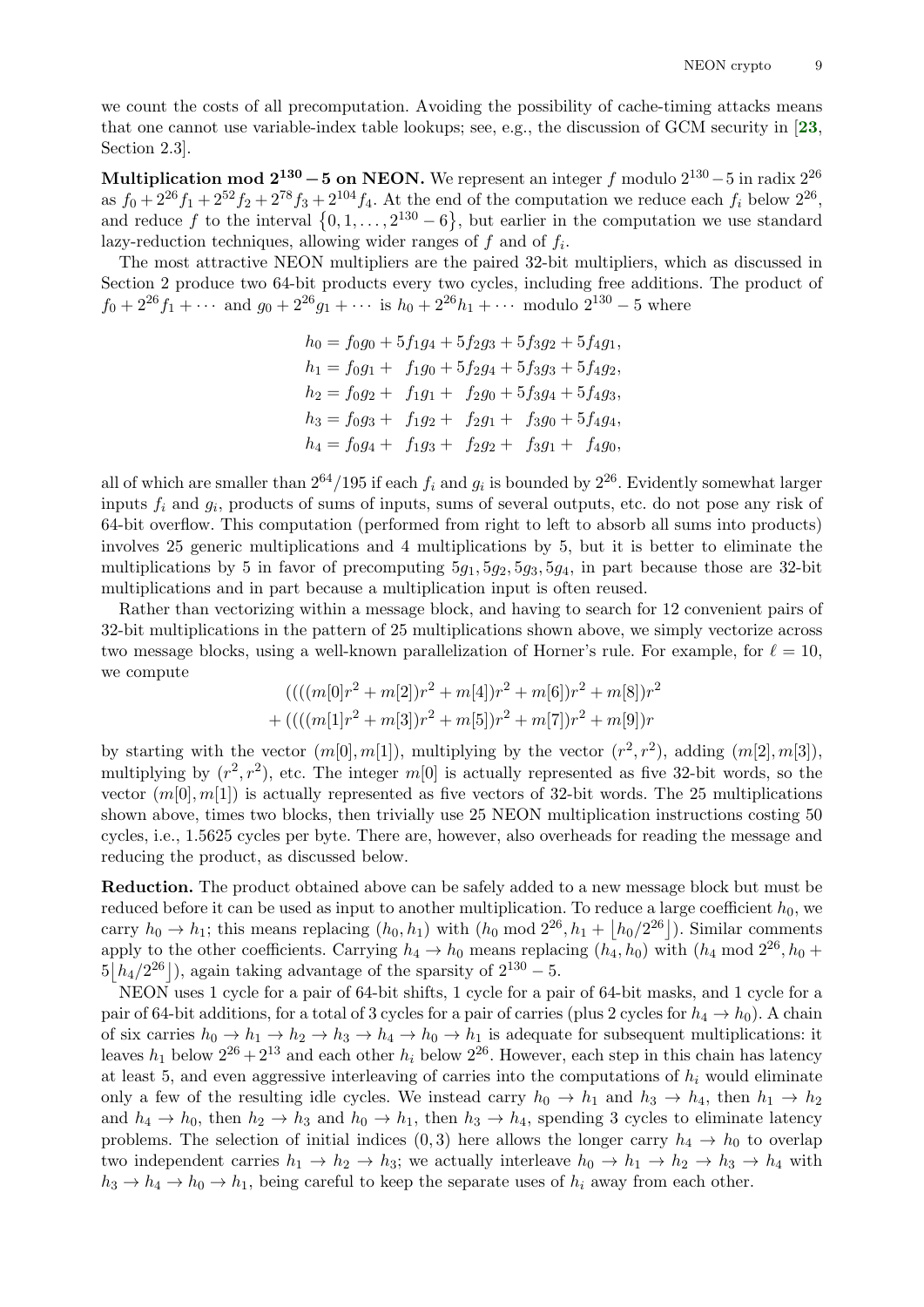This approach consumes 23 cycles for two blocks, i.e., 0.71875 cycles per byte. As message lengths grow it becomes better to retreat from Horner's method, for example computing

$$
((m[0]r^{4} + m[2]r^{2} + m[4])r^{4} + m[6]r^{2} + m[8])r^{2}
$$
  
+ 
$$
((m[1]r^{4} + m[3]r^{2} + m[5])r^{4} + m[7]r^{2} + m[9])r
$$

by starting with  $(m[0], m[1])$  and  $(m[2], m[3])$ , multiplying by  $(r^4, r^4)$  and  $(r^2, r^2)$  respectively, adding, adding  $(m[4], m[5])$ , then reducing, etc. This eliminates half of the reductions at the expense of extending the precomputation from  $(r^2, r^2)$  to  $(r^4, r^4)$ . One can easily eliminate more reductions with more precomputation, but one pays for precomputation linearly in both time and space, while the benefit becomes smaller and smaller.

<span id="page-9-1"></span><span id="page-9-0"></span>For comparison,  $[4, Section 6]$  $[4, Section 6]$  $[4, Section 6]$  precomputed 97 powers of r for a polynomial evaluation in another field. The number 97 was chosen to just barely avoid overflow of sums of 97 intermediate values; [[4](#page-12-9)] did not count the cost of precomputation. Of course, when we report long-message performance figures we blind ourselves to any constant amount of precomputation, but beyond those figures we are also careful to avoid excessive precomputation (and, for similar reasons, excessive code size). We thus settled on eliminating half of the reductions.

Reading the message. The inner loop in our computation, with half reductions as described above, computes  $fr^4 + m[i]r^2 + m[i+2]$ . One input is an accumulator f; the output is written on top of f for the next pass through the loop. Two more inputs are  $r^2$  and  $r^4$ , both precomputed. The last two inputs are message blocks  $m[i]$  and  $m[i + 2]$ ; the inner loop loads these blocks and converts them to radix  $2^{26}$ . The following paragraphs discuss the costs of this conversion.

The same computations are carried out in parallel on  $m[i + 1]$  and  $m[i + 3]$ , using another accumulator. We suppress further mention of this straightforward vectorization: for example, when we say below that NEON takes 0.5 cycles for a 64-bit shift involved in  $m[i]$ , what we actually mean is that NEON takes 1 cycle for a pair of 64-bit shifts, where the first shift is used for  $m[i]$  and the second is used for  $m[i+1]$ .

Loading  $m[i]$  produces a vector  $(m_0, m_1, m_2, m_3)$  representing the integer  $m_0 + 2^{32}m_1 + 2^{64}m_2 +$  $2^{96}m_3$ . Our goal here is to represent the same integer (plus  $2^{128}$ ) in radix  $2^{26}$  as  $c_0 + 2^{26}c_1 + 2^{52}c_2 +$  $2^{78}c_3 + 2^{104}c_4$ . A shift of the 64 bits  $(m_2, m_3)$  down by 40 bits produces exactly  $c_4$ . A shift of  $(m_2, m_3)$  down by 14 bits does not produce exactly  $c_3$ , and a shift of  $(m_1, m_2)$  down by 20 bits does not produce exactly  $c_2$ , but a single 64-bit mask then produces  $(c_2, c_3)$ . Similar comments apply to  $(c_0, c_1)$ , except that  $c_0$  does not require a shift.

Overall there are seven 64-bit arithmetic instructions here (four shifts, two masks, and one addition to  $c_4$  to handle the  $2^{128}$ ), consuming 3.5 cycles for each 16-byte block. There is also a two-cycle (potentially unaligned) load, along with just six single-cycle permutation instructions; NEON has an arithmetic instruction that combines a 64-bit right shift (by up to 32 bits) with an extraction of the bottom 32 bits of the result, eliminating some 64-bit-to-32-bit shuffling.

The second message block  $m[i+2]$  has a different role in  $fr^4 + m[i]r^2 + m[i+2]$ : it is added to the output rather than the input. We take advantage of this by loading  $m[i + 2]$  into a vector  $(m_0, m_1, m_2, m_3)$  and adding  $m_0 + 2^{32}m_1 + 2^{64}m_2 + 2^{96}m_3$  into a multiplication result  $h_0 + 2^{26}h_1 +$  $2^{52}h_2 + 2^{78}h_3 + 2^{104}h_4$  before carrying the result. This means simply adding  $m_0$  into  $h_0$ , adding  $2<sup>6</sup>m<sub>1</sub>$  into  $h<sub>1</sub>$ , etc. We absorb the additions into multiplications by scheduling  $m[i + 2]$  before the computation of h. The only remaining costs for  $m[i+2]$  are a few shifts such as  $2^{6}m_1$ , one operation to add  $2^{128}$ , and various permutations.

The conversion of  $m[i]$  and  $m[i+2]$  costs, on average, 0.171875 cycles/byte for arithmetic instructions. Our total cost for NEON arithmetic in Poly1305 is 2.09375 cycles/byte: 1.5625 cycles/byte for one multiplication per block, 0.359375 cycles/byte for half a reduction per block, and 0.171875 cycles/byte for input conversion. We have not yet managed to perfectly schedule the inner loop: right now it takes 147 cycles for 64 bytes, slightly above the 134 cycles of arithmetic, so our software computes Poly1305 at 2.30 cycles/byte.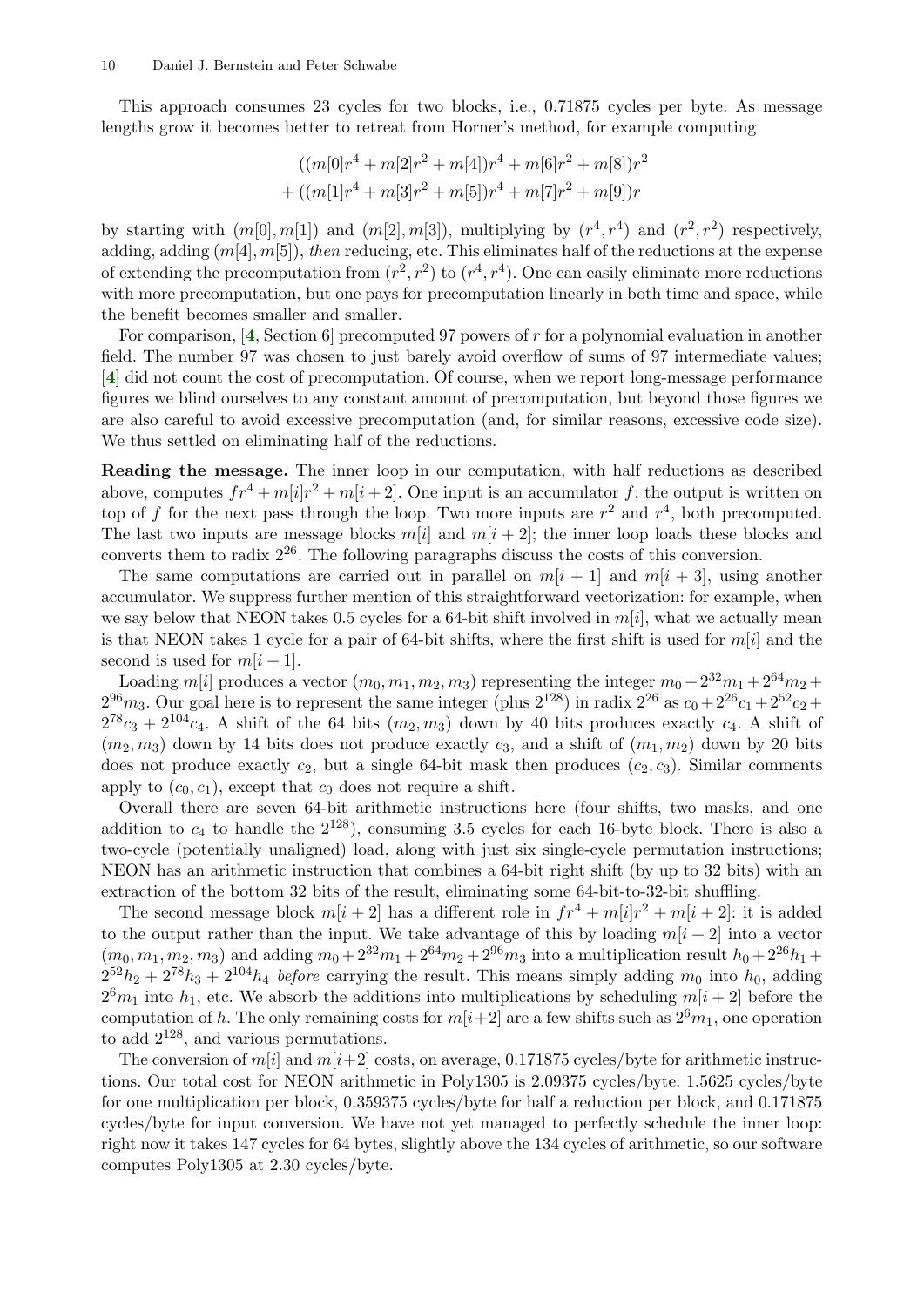# 5 Compute a shared secret key for a new public key: 527102 cycles for Curve25519; sign and verify: 368212 and 650102 cycles for Ed25519

This section explains how to compute the Curve25519 Diffie–Hellman function [[6](#page-12-2)], obtaining a 32-byte shared secret from Alice's 32-byte secret key and Bob's 32-byte public key, in 527102 Cortex A8 cycles: e.g., 1517/second on an 800MHz core. This section also explains how to sign and verify messages in the Ed25519 public-key signature system [[10](#page-12-3)] in, respectively, 368212 and 650102 Cortex A8 cycles: e.g., 2172/second and 1230/second on an 800MHz core. Ed25519 public keys are 32 bytes, and signatures are 64 bytes.

<span id="page-10-2"></span><span id="page-10-0"></span>For comparison, openssl speed on the same machine reports

- 424.2 RSA-2048 verifications per second (1.9 million cycles),
- 11.1 RSA-2048 signatures per second (72 million cycles),
- 88.6 NIST P-256 Diffie–Hellman operations per second (9.0 million cycles),
- 388.8 NIST P-256 signatures per second  $(2.1 \text{ million cycles})$ , and
- <span id="page-10-5"></span>• 74.5 NIST P-256 verifications per second (10.7 million cycles).

Morozov, Tergino, and Schaumont [[33](#page-13-12)] report two speeds for "secp224r1" Diffie–Hellman: 15609 microseconds on a 500MHz Cortex A8 (7.8 million cycles), and 6043 microseconds on a 360MHz DSP (2 million DSP cycles) included in the same CPU, a TI OMAP 3530. Curve25519 and Ed25519 have a higher security level than secp224r1 and 2048-bit RSA; it is also not clear which of the previous speeds include protection against side-channel attacks.

Review of Curve25519 and Ed25519. Curve25519 and Ed25519 are elliptic-curve systems. Key generation is fixed-base-point single-scalar multiplication: Bob's public key is a multiple  $B = bP$ of a standard base point  $P$  on a standard curve. Bob's secret key is the integer  $b$ .

Curve25519's Diffie–Hellman function is variable-base-point single-scalar multiplication: Alice, given Bob's public key  $B$ , computes  $aB$  where  $a$  is Alice's secret key. The secret shared by Alice and Bob is simply a hash of  $aB$ ; this secret is used, for example, as a long-term key for Salsa20, which in turn is used to generate encryption pads and Poly1305 authentication keys.

<span id="page-10-4"></span>Signing in Ed25519 consists primarily of fixed-base-point single-scalar multiplication. (We make the standard assumption that messages are short; hashing time is the bottleneck for very long messages. Our measurements use 59-byte messages, as in  $[12]$  $[12]$  $[12]$ .) Signing is much faster than Diffie– Hellman: it exploits precomputed multiples of  $P$  in various standard ways. Verification in Ed25519 is slower than Diffie–Hellman: it consists primarily of double-scalar multiplication.

The Curve25519 elliptic curve is the Montgomery curve  $y^2 = x^3 + 486662x^2 + x$  modulo  $2^{255} - 19$ , with a unique point of order 2. The Ed25519 elliptic curve is the twisted Edwards curve  $-x^2+y^2 =$  $1 - (121665/121666)x^2y^2$  modulo  $2^{255} - 19$ , also with a unique point of order 2. These two curves have an "efficient birational equivalence" and therefore have the same security.

Montgomery curves are well known to allow efficient variable-base-point single-scalar multiplication. Edwards curves are well known to allow a wider variety of efficient elliptic-curve operations, including double-scalar multiplication. These fast scalar-multiplication methods are "complete": they are sequences of additions, multiplications, etc. that always produce the right answer, with no need for comparisons, branches, etc. Completeness was proven by Bernstein [[6](#page-12-2)] for single-scalar multiplication on any Montgomery curve having a unique point of order 2, and by Bernstein and Lange [[11](#page-12-12)] for arbitrary group operations on any Edwards curve having a unique point of order 2.

<span id="page-10-3"></span><span id="page-10-1"></span>The main loop in Curve25519, executed 255 times, has four additions of integers modulo  $2^{255}-19$ , four subtractions, two conditional swaps (which must be computed with arithmetic rather than branches or variable array lookups), four squarings, one multiplication by the constant 121666, and five generic multiplications. There is also a smaller final loop (a field inversion), consisting of 254 squarings and 11 multiplications. Similar comments apply to Ed25519 signing and Ed25519 verification.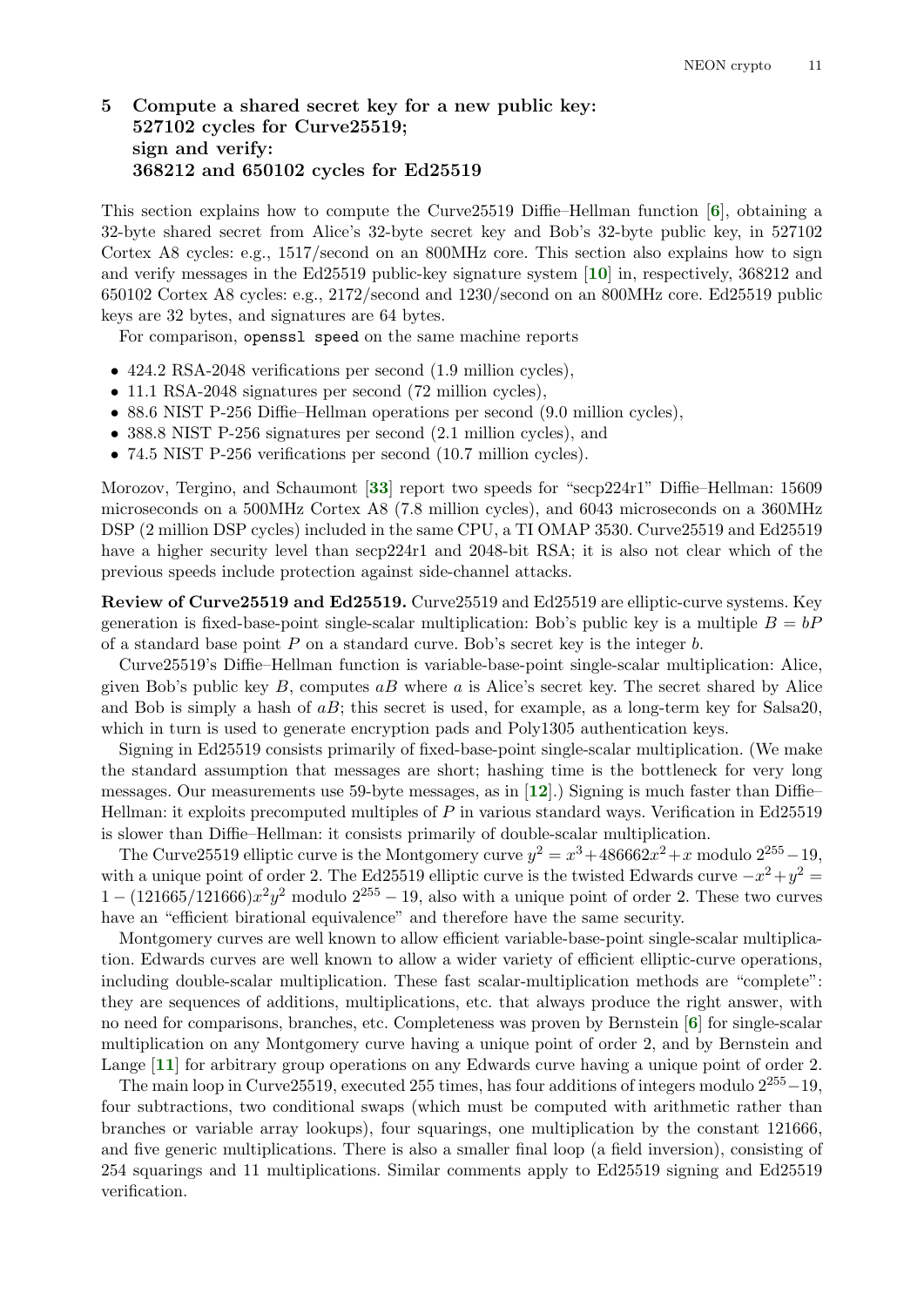Multiplication mod  $2^{255} - 19$  on NEON. We use radix  $2^{25.5}$ , imitating the floating-point rep-resentation in [[6](#page-12-2), Section 4] but with unscaled integers rather than scaled floating-point numbers: we represent an integer f modulo  $2^{255} - 19$  as

<span id="page-11-0"></span>
$$
f_0 + 2^{26} f_1 + 2^{51} f_2 + 2^{77} f_3 + 2^{102} f_4 + 2^{128} f_5 + 2^{153} f_6 + 2^{179} f_7 + 2^{204} f_8 + 2^{230} f_9
$$

where, as in Section 4, the allowable ranges of  $f_i$  vary through the computation.

We use signed integers  $f_i$  rather than unsigned integers: for example, when we carry  $f_0 \rightarrow f_1$  we reduce  $f_0$  to the range  $[-2^{25}, 2^{25}]$  rather than  $[0, 2^{26}]$ . This complicates carries, replacing a mask with a shift and subtraction, but saves one bit in products of reduced coefficients, allowing us to safely compute various products of sums without carrying the sums. This was unnecessary in the previous section, in part because the 5 in  $2^{130} - 5$  is smaller than the 19 in  $2^{255} - 19$ , in part because 130 is smaller than 255, and in part because the sums of inputs and outputs naturally appearing in the previous section have fewer terms than the sums that appear in these elliptic-curve computations.

The product of  $f_0 + 2^{26}f_1 + 2^{51}f_2 + \cdots$  and  $g_0 + 2^{26}g_1 + 2^{51}g_2 + \cdots$  is  $h_0 + 2^{26}h_1 + 2^{51}h_2 + \cdots$ modulo  $2^{255} - 19$  where

$$
h_0 = f_0g_0 + 38f_1g_9 + 19f_2g_8 + 38f_3g_7 + 19f_4g_6 + 38f_5g_5 + 19f_6g_4 + 38f_7g_3 + 19f_8g_2 + 38f_9g_1
$$
\n
$$
h_1 = f_0g_1 + f_1g_0 + 19f_2g_9 + 19f_3g_8 + 19f_4g_7 + 19f_5g_6 + 19f_6g_5 + 19f_7g_4 + 19f_8g_3 + 19f_9g_2
$$
\n
$$
h_2 = f_0g_2 + 2f_1g_1 + f_2g_0 + 38f_3g_9 + 19f_4g_8 + 38f_5g_7 + 19f_6g_6 + 38f_7g_5 + 19f_8g_4 + 38f_9g_3
$$
\n
$$
h_3 = f_0g_3 + f_1g_2 + f_2g_1 + f_3g_0 + 19f_4g_9 + 19f_5g_8 + 19f_6g_7 + 19f_7g_6 + 19f_8g_5 + 19f_9g_4
$$
\n
$$
h_4 = f_0g_4 + 2f_1g_3 + f_2g_2 + 2f_3g_1 + f_4g_0 + 38f_5g_9 + 19f_6g_8 + 38f_7g_7 + 19f_8g_6 + 38f_9g_5
$$
\n
$$
h_5 = f_0g_5 + f_1g_4 + f_2g_3 + f_3g_2 + f_4g_1 + f_5g_0 + 19f_6g_9 + 19f_7g_8 + 19f_8g_7 + 19f_9g_6
$$
\n
$$
h_6 = f_0g_6 + 2f_1g_5 + f_2g_4 + 2f_3g_3 + f_4g_2 + 2f_5g_1 + f_6g_0 + 38f_7g_9 + 19f_8g_8 + 38f_9g_7
$$
\n
$$
h_7 = f_0g_7 + f_1g_6 + f_2g_5 + f_3g_4 + f_4g_3 + f
$$

The extra factors of 2 appear because  $2^{25.5}$  is not an integer. We precompute  $2f_1$ ,  $2f_3$ ,  $2f_5$ ,  $2f_7$ ,  $2f_9$ and  $19g_1, 19g_2, \ldots, 19g_9$ ; each  $h_i$  is then a sum of ten products of precomputed quantities.

Most multiplications appear as independent pairs, computing  $fg$  and  $f'g'$  in parallel, in the elliptic-curve formulas we use. We vectorize across these multiplications: we start from 20 64-bit vectors such as  $(f_0, f'_0)$  and  $(g_0, g'_0)$ , precompute 14 64-bit vectors such as  $(2f_1, 2f'_1)$  and  $(19g_1, 19g'_1)$ , and then accumulate 10 128-bit vectors such as  $(h_0, h'_0)$ . By scheduling operations carefully we fit these 54 64-bit quantities into the 32 available 64-bit registers with a moderate number of loads and stores.

Some multiplications do not appear as pairs. For those cases we vectorize within one multiplication by the following strategy. Accumulate the vectors  $(f_0g_0, 2f_1g_1)$  and  $(19f_2g_8, 38f_3g_9)$  and  $(19f_4g_6, 38f_5g_7)$  and  $(19f_6g_4, 38f_7g_5)$  and  $(19f_8g_2, 38f_9g_3)$  into  $(h_0, h_2)$ ; accumulate  $(f_0g_2, 2f_1g_3)$ etc. into  $(h_2, h_4)$ ; and so on through  $(h_8, h_0)$ . Also accumulate  $(f_1g_2, 19f_8g_3)$ ,  $(f_3g_0, f_0g_1)$ , etc. into  $(h_3, h_1)$ ; accumulate  $(f_1g_4, 19f_8g_5)$  etc. into  $(h_5, h_3)$ ; and so on through  $(h_1, h_9)$ . Each vector added here is a product of two of the following 27 precomputed vectors:

- $(f_0, 2f_1), (f_2, 2f_3), (f_4, 2f_5), (f_6, 2f_7), (f_8, 2f_9);$
- $(f_1, f_8), (f_3, f_0), (f_5, f_2), (f_7, f_4), (f_9, f_6);$
- $(g_0, g_1), (g_2, g_3), (g_4, g_5), (g_6, g_7);$
- $(g_0, 19g_1), (g_2, 19g_3), (g_4, 19g_5), (g_6, 19g_7), (g_8, 19g_9);$
- $(19g_2, 19g_3), (19g_4, 19g_5), (19g_6, 19g_7), (19g_8, 19g_9);$
- $(19g_2, g_3), (19g_4, g_5), (19g_6, g_7), (19g_8, g_9).$

We tried several other strategies, pairing inputs and outputs in various ways, before settling on this strategy. All of the other strategies used more precomputed vectors, requiring more loads and stores.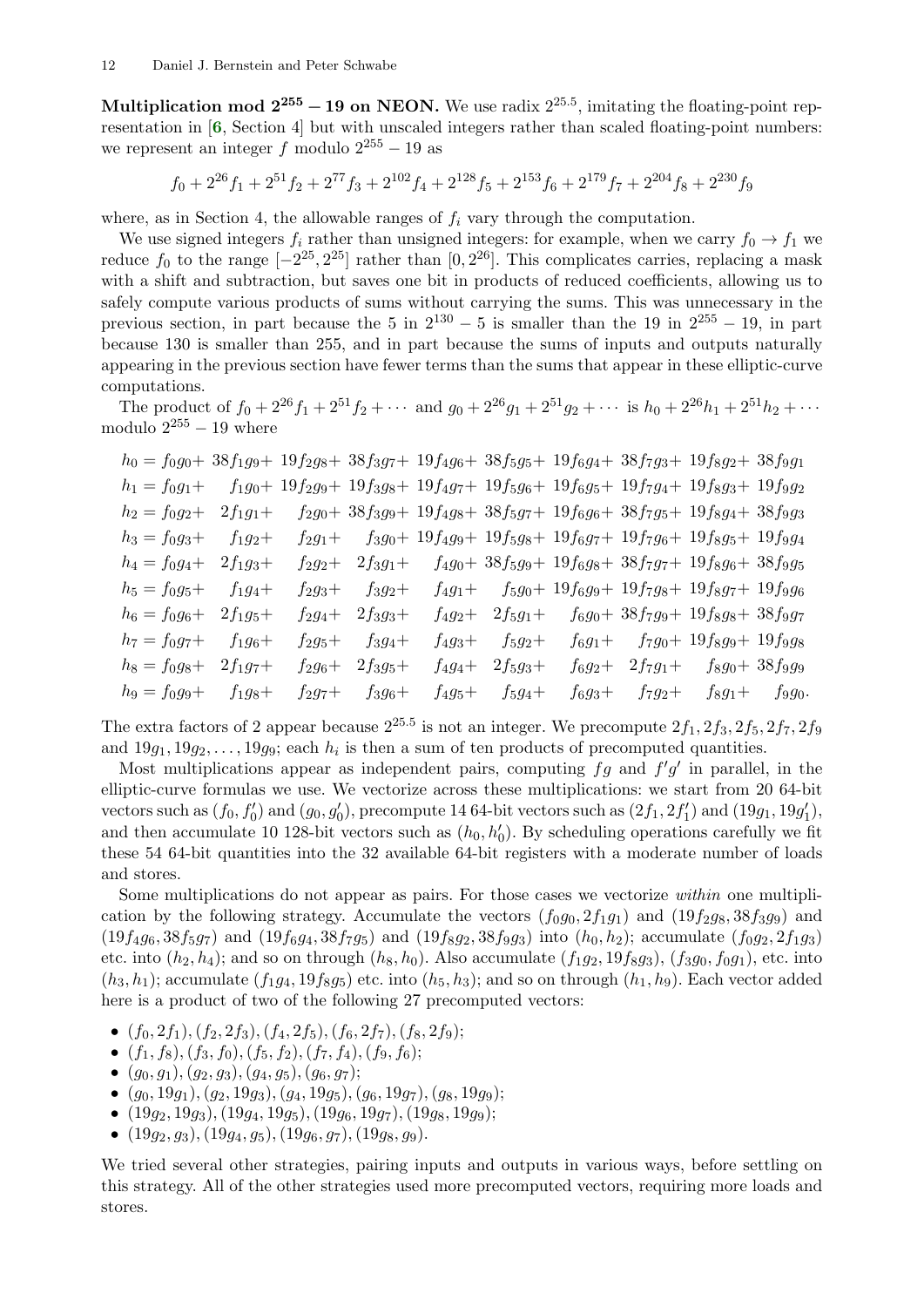Reduction, squaring, etc. Reduction follows an analogous strategy to Section 4. One complication is that each carry has an extra operation, as mentioned above. Another complication for vectorizing a single multiplication is that the shift distances are sometimes 26 bits and sometimes 25 bits; we vectorize carrying  $(h_0, h_4) \rightarrow (h_1, h_5)$ , for example, but would not have been able to vectorize carrying  $(h_0, h_5) \rightarrow (h_1, h_6)$ .

For squaring, like multiplication, we vectorize across two independent operations when possible, and otherwise vectorize within one operation. Squarings are serialized in square-root computations (for decompressing short signatures) and in inversions (for converting scalar-multiplication results to affine coordinates), but the critical bottlenecks are elliptic-curve operations, and squarings come in convenient pairs in all of the elliptic-curve formulas that we use.

In the end arithmetic consumes 150 cycles in generic multiplication (called 1286 times in Curve25519), 105 cycles in squaring (called 1274 times), 67 cycles in multiplication by 121666 (called 255 times), 3 cycles in addition (called 1020 times), 3 cycles in subtraction (called 1020 times), and 12 cycles in conditional swaps (called 512 times), explaining fewer than 400000 cycles. The most important source of overhead in our current Curve25519 performance, 527102 cycles, is non-arithmetic instructions at the beginning and end of each function. We are working on addressing this by inlining all functions into the main loop and scheduling the main loop as a whole, and we anticipate then coming much closer to the lower bound, as in Salsa20 and Poly1305.

<span id="page-12-14"></span><span id="page-12-13"></span>Similar comments apply to Ed25519. Many Ed25519 cycles (about 50000 cycles in signing and 25000 in verification) are consumed by the SHA-512 implementation selected by SUPERCOP [[12](#page-12-5)]. We see ample room for improving the SHA-512 implementation on the Cortex A8 but have not bothered doing so: the Ed25519 paper [[10](#page-12-3)] recommends switching to Ed25519-SHA-3.

### References

- <span id="page-12-21"></span> $[1]$  — (no editor), 9th IEEE symposium on application specific processors, Institute of Electrical and Electronics Engineers, 2011. See [\[33\]](#page-13-13).
- <span id="page-12-19"></span><span id="page-12-6"></span>[2] Onur Aciiçmez, Billy Bob Brumley, Philipp Grabher, New results on instruction cache attacks, in CHES 2010 [[31](#page-13-14)] (2010), 110–124. Citations in this document: §[1.](#page-1-0)
- <span id="page-12-8"></span>[3] ARM Limited, Cortex-A8 technical reference manual, revision r3p2, 2010. URL: [http://infocenter.arm.com/](http://infocenter.arm.com/help/index.jsp?topic=/com.arm.doc.ddi0344k/index.html) [help/index.jsp?topic=/com.arm.doc.ddi0344k/index.html](http://infocenter.arm.com/help/index.jsp?topic=/com.arm.doc.ddi0344k/index.html). Citations in this document: §[2](#page-3-0).
- <span id="page-12-9"></span>[4] Daniel J. Bernstein, Floating-point arithmetic and message authentication (1999). URL: [http://cr.yp.to/](http://cr.yp.to/papers.html#hash127) [papers.html#hash127](http://cr.yp.to/papers.html#hash127). Citations in this document: §[4](#page-7-0), §[4](#page-7-1), §[4,](#page-9-0) §[4](#page-9-1).
- <span id="page-12-16"></span><span id="page-12-1"></span>[5] Daniel J. Bernstein, *The Poly1305-AES message-authentication code*, in FSE [20](#page-13-15)05 [20] (2005), 32–49. URL: <http://cr.yp.to/papers.html#poly1305>. Citations in this document: §[1](#page-0-0), §[4](#page-7-2), §[4.](#page-7-3)
- <span id="page-12-24"></span><span id="page-12-2"></span>[6] Daniel J. Bernstein, Curve25519: new Diffie-Hellman speed records, in PKC 2006 [[48](#page-14-4)] (2006), 207–228. URL: <http://cr.yp.to/papers.html#curve25519>. Citations in this document: §[1,](#page-0-1) §[5,](#page-10-0) §[5](#page-10-1), §[5.](#page-11-0)
- <span id="page-12-7"></span>[7] Daniel J. Bernstein, qhasm software package (2007). URL: <http://cr.yp.to/qhasm.html>. Citations in this document: §[2](#page-2-0).
- <span id="page-12-23"></span><span id="page-12-10"></span>[8] Daniel J. Bernstein, Polynomial evaluation and message authentication (2007). URL: [http://cr.yp.to/](http://cr.yp.to/papers.html#pema) [papers.html#pema](http://cr.yp.to/papers.html#pema). Citations in this document: §[4.](#page-7-4)
- <span id="page-12-18"></span><span id="page-12-0"></span>[9] Daniel J. Bernstein, The Salsa20 family of stream ciphers, in [[37](#page-13-16)] (2008), 84–97. URL: [http://cr.yp.to/](http://cr.yp.to/papers.html#salsafamily) [papers.html#salsafamily](http://cr.yp.to/papers.html#salsafamily). Citations in this document: §[1,](#page-0-2) §[3](#page-4-0).
- <span id="page-12-22"></span><span id="page-12-3"></span>[10] Daniel J. Bernstein, Niels Duif, Tanja Lange, Peter Schwabe, Bo-Yin Yang, High-speed high-security signatures, in CHES 2011 [[36](#page-13-17)] (2011). URL: <http://eprint.iacr.org/2011/368>. Citations in this document: §[1,](#page-0-3) §[5](#page-10-2), §[5.](#page-12-13)
- <span id="page-12-12"></span>[11] Daniel J. Bernstein, Tanja Lange, Faster addition and doubling on elliptic curves, in Asiacrypt 2007 [[30](#page-13-18)] (2007), 29–50. URL: <http://eprint.iacr.org/2007/286>. Citations in this document: §[5](#page-10-3).
- <span id="page-12-5"></span>[12] Daniel J. Bernstein, Tanja Lange (editors), eBACS: ECRYPT Benchmarking of Cryptographic Systems, accessed 5 March 2012 (2012). URL: <http://bench.cr.yp.to>. Citations in this document: §[1](#page-1-1), §[3,](#page-4-1) §[4](#page-7-5), §[5](#page-10-4), §[5.](#page-12-14)
- <span id="page-12-4"></span>[13] Daniel J. Bernstein, Tanja Lange, Peter Schwabe, The security impact of a new cryptographic library (2011). URL: <http://eprint.iacr.org/2011/646>. Citations in this document: §[1.](#page-0-4)
- <span id="page-12-15"></span><span id="page-12-11"></span>[14] John Black, Martin Cochran, MAC reforgeability, in FSE 2009 [[19](#page-13-19)] (2009), 345–362. URL: [http://eprint.](http://eprint.iacr.org/2006/095) [iacr.org/2006/095](http://eprint.iacr.org/2006/095). Citations in this document: §[4.](#page-7-6)
- <span id="page-12-20"></span>[15] Anne Canteaut, Kapalee Viswanathan (editors), Progress in cryptology—INDOCRYPT 2004, 5th international conference on cryptology in India, Chennai, India, December 20–22, 2004, proceedings, Lecture Notes in Computer Science, 3348, Springer, 2004. ISBN 3-540-24130-2. See [\[32\]](#page-13-20).
- <span id="page-12-17"></span>[16] Christophe Clavier, Kris Gaj (editors), Cryptographic hardware and embedded systems—CHES 2009, 11th international workshop, Lausanne, Switzerland, September 6–9, 2009, proceedings, Lecture Notes in Computer Science, 5747, Springer, 2009. ISBN 978-3-642-04137-2. See [[23\]](#page-13-21).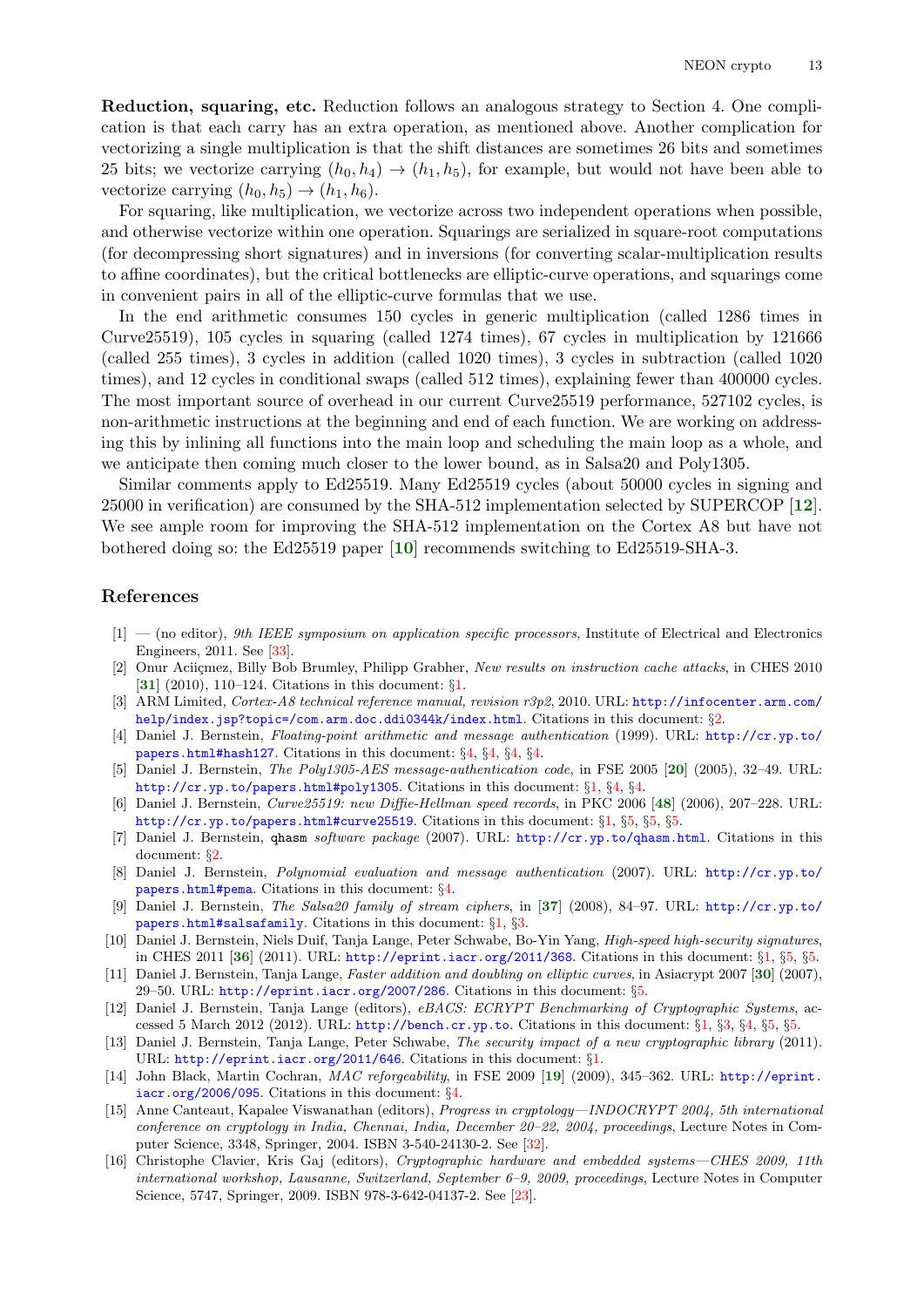- <span id="page-13-30"></span><span id="page-13-0"></span>[17] Neil Costigan, Peter Schwabe, Fast elliptic-curve cryptography on the Cell Broadband Engine, in Africacrypt 2009 [[35](#page-13-22)] (2009), 368–385. URL: <http://cryptojedi.org/users/peter/#celldh>. Citations in this document: §[1](#page-1-2).
- <span id="page-13-5"></span>[18] Bert den Boer, A simple and key-economical unconditional authentication scheme, Journal of Computer Security 2 (1993), 65–71. ISSN 0926–227X. Citations in this document: §[4](#page-7-7).
- <span id="page-13-19"></span>[19] Orr Dunkelman (editor), Fast software encryption, 16th international workshop, FSE 2009, Leuven, Belgium, February 22–25, 2009, revised selected papers, Lecture Notes in Computer Science, 5665, Springer, 2009. ISBN 978-3-642-03316-2. See [\[14\]](#page-12-15).
- <span id="page-13-15"></span>[20] Henri Gilbert, Helena Handschuh (editors), Fast software encryption: 12th international workshop, FSE 2005, Paris, France, February 21–23, 2005, revised selected papers, Lecture Notes in Computer Science, 3557, Springer, 2005. ISBN 3-540-26541-4. See [[5\]](#page-12-16).
- <span id="page-13-35"></span><span id="page-13-11"></span>[21] Helena Handschuh, Bart Preneel, Key-recovery attacks on universal hash function based MAC algorithms, in CRYPTO 2008 [[46](#page-14-5)] (2008), 144–161. Citations in this document: §[4](#page-7-8).
- <span id="page-13-24"></span>[22] Tor Helleseth (editor), Advances in cryptology—EUROCRYPT '93, workshop on the theory and application of cryptographic techniques, Lofthus, Norway, May 23–27, 1993, proceedings, Lecture Notes in Computer Science, 765, Springer, 1994. ISBN 3-540-57600-2. See [\[24\]](#page-13-23).
- <span id="page-13-21"></span><span id="page-13-3"></span>[23] Emilia Käsper, Peter Schwabe, Faster and timing-attack resistant AES-GCM, in CHES 2009 [[16](#page-12-17)] (2009), 1–17. URL: <http://eprint.iacr.org/2009/129>. Citations in this document: §[3,](#page-4-2) §[3,](#page-4-3) §[4](#page-8-0).
- <span id="page-13-23"></span><span id="page-13-6"></span>[24] Thomas Johansson, Gregory Kabatianskii, Ben J. M. Smeets, On the relation between A-codes and codes correcting independent errors, in EUROCRYPT '93  $[22]$  $[22]$  $[22]$  (199[4](#page-7-9)), 1–11. Citations in this document:  $\S4$ .
- <span id="page-13-28"></span>[25] Antoine Joux (editor), Fast software encryption—18th international workshop, FSE 2011, Lyngby, Denmark, February 13–16, 2011, revised selected papers, Lecture Notes in Computer Science, 6733, Springer, 2011. ISBN 978-3-642-21701-2. See [\[29\]](#page-13-25).
- <span id="page-13-32"></span>[26] Neal Koblitz (editor), Advances in cryptology—CRYPTO '96, Lecture Notes in Computer Science, 1109, Springer, 1996. See [[39](#page-13-26)].
- <span id="page-13-31"></span><span id="page-13-10"></span>[27] Tadayoshi Kohno, John Viega, Doug Whiting, CWC: a high-performance conventional authenticated encryption mode, in FSE 2004 [[38](#page-13-27)] (2004), 408–426. Citations in this document: §[4.](#page-7-10)
- <span id="page-13-9"></span>[28] Ted Krovetz, Phillip Rogaway, Fast universal hashing with small keys and no preprocessing: the PolyR construction (2000). URL: <http://www.cs.ucdavis.edu/~rogaway/papers/poly.htm>. Citations in this document: §[4](#page-7-11).
- <span id="page-13-25"></span><span id="page-13-2"></span>[29] Ted Krovetz, Philip Rogaway, The software performance of authenticated-encryption modes, in FSE 2011 [[25](#page-13-28)] (2011), 306–327. URL: <http://www.cs.ucdavis.edu/~rogaway/papers/ae.pdf>. Citations in this document: §[3](#page-4-4), §[4,](#page-7-12) §[4.](#page-7-13)
- <span id="page-13-18"></span>[30] Kaoru Kurosawa (editor), Advances in cryptology—ASIACRYPT 2007, 13th international conference on the theory and application of cryptology and information security, Kuching, Malaysia, December 2–6, 2007, proceedings, Lecture Notes in Computer Science, 4833, Springer, 2007. ISBN 978-3-540-76899-9. See [[11\]](#page-12-18).
- <span id="page-13-14"></span>[31] Stefan Mangard, François-Xavier Standaert (editors), Cryptographic hardware and embedded systems, CHES 2010, 12th international workshop, Santa Barbara, CA, USA, August 17–20, 2010, proceedings, Lecture Notes in Computer Science, 6225, Springer, 2010. ISBN 978-3-642-15030-2. See [[2\]](#page-12-19).
- <span id="page-13-20"></span><span id="page-13-4"></span>[32] David A. McGrew, John Viega, The security and performance of the Galois/Counter mode (GCM) of opera-tion, in INDOCRYPT 2004 [[15](#page-12-20)] (2004), 343-355. URL: <http://eprint.iacr.org/2004/193>. Citations in this document: §[4](#page-7-14).
- <span id="page-13-13"></span><span id="page-13-12"></span>[33] Sergey Morozov, Christian Tergino, Patrick Schaumont, System integration of elliptic curve cryptography on an OMAP Platform, in [[1](#page-12-21)] (2011), 52-57. URL: <http://rijndael.ece.vt.edu/schaum/papers/2011sasp.pdf>. Citations in this document: §[5](#page-10-5).
- <span id="page-13-33"></span><span id="page-13-8"></span>[34] Wim Nevelsteen, Bart Preneel, Software performance of universal hash functions, in EUROCRYPT '99 [[41](#page-13-29)] (1999), 24–41. Citations in this document: §[4.](#page-7-15)
- <span id="page-13-22"></span>[35] Bart Preneel (editor), Progress in cryptology—AFRICACRYPT 2009, second international conference on cryptology in Africa, Gammarth, Tunisia, June 21–25, 2009, proceedings, Lecture Notes in Computer Science, 5580, Springer, 2009. See [[17](#page-13-30)].
- <span id="page-13-17"></span>[36] Bart Preneel, Tsuyoshi Takagi (editors), Cryptographic hardware and embedded systems—CHES 2011, 13th international workshop, Nara, Japan, September 28–October 1, 2011, proceedings, Lecture Notes in Computer Science, Springer, 2011. ISBN 978-3-642-23950-2. See [[10\]](#page-12-22).
- <span id="page-13-16"></span>[37] Matthew Robshaw, Olivier Billet (editors), New stream cipher designs, Lecture Notes in Computer Science, 4986, Springer, 2008. ISBN 978-3-540-68350-6. See [[9](#page-12-23)].
- <span id="page-13-27"></span>[38] Bimal K. Roy, Willi Meier (editors), Fast software encryption, 11th international workshop, FSE 2004, Delhi, India, February 5–7, 2004, revised papers, Lecture Notes in Computer Science, 3017, Springer, 2004. ISBN 3-540-22171-9. See [\[27\]](#page-13-31).
- <span id="page-13-26"></span><span id="page-13-7"></span>[39] Victor Shoup, On fast and provably secure message authentication based on universal hashing, in CRYPTO '96 [[26](#page-13-32)] (1996), 313–328. URL: <http://www.shoup.net/papers>. Citations in this document: §[4.](#page-7-16)
- <span id="page-13-1"></span>[40] Etienne Sobole, Calculateur de cycle pour le Cortex A8 (2012). URL: [http://pulsar.webshaker.net/ccc/](http://pulsar.webshaker.net/ccc/index.php) [index.php](http://pulsar.webshaker.net/ccc/index.php). Citations in this document: §[2](#page-3-1).
- <span id="page-13-29"></span>[41] Jacques Stern (editor), Advances in cryptology—EUROCRYPT '99, Lecture Notes in Computer Science, 1592, Springer, 1999. ISBN 3-540-65889-0. MR 2000i:94001. See [\[34\]](#page-13-33).
- <span id="page-13-34"></span>[42] Douglas R. Stinson (editor), Advances in cryptology—CRYPTO '93: 13th annual international cryptology conference, Santa Barbara, California, USA, August 22–26, 1993, proceedings, Lecture Notes in Computer Science, 773, Springer, 1994. ISBN 3-540-57766-1, 0-387-57766-1. See [[43](#page-14-6)].